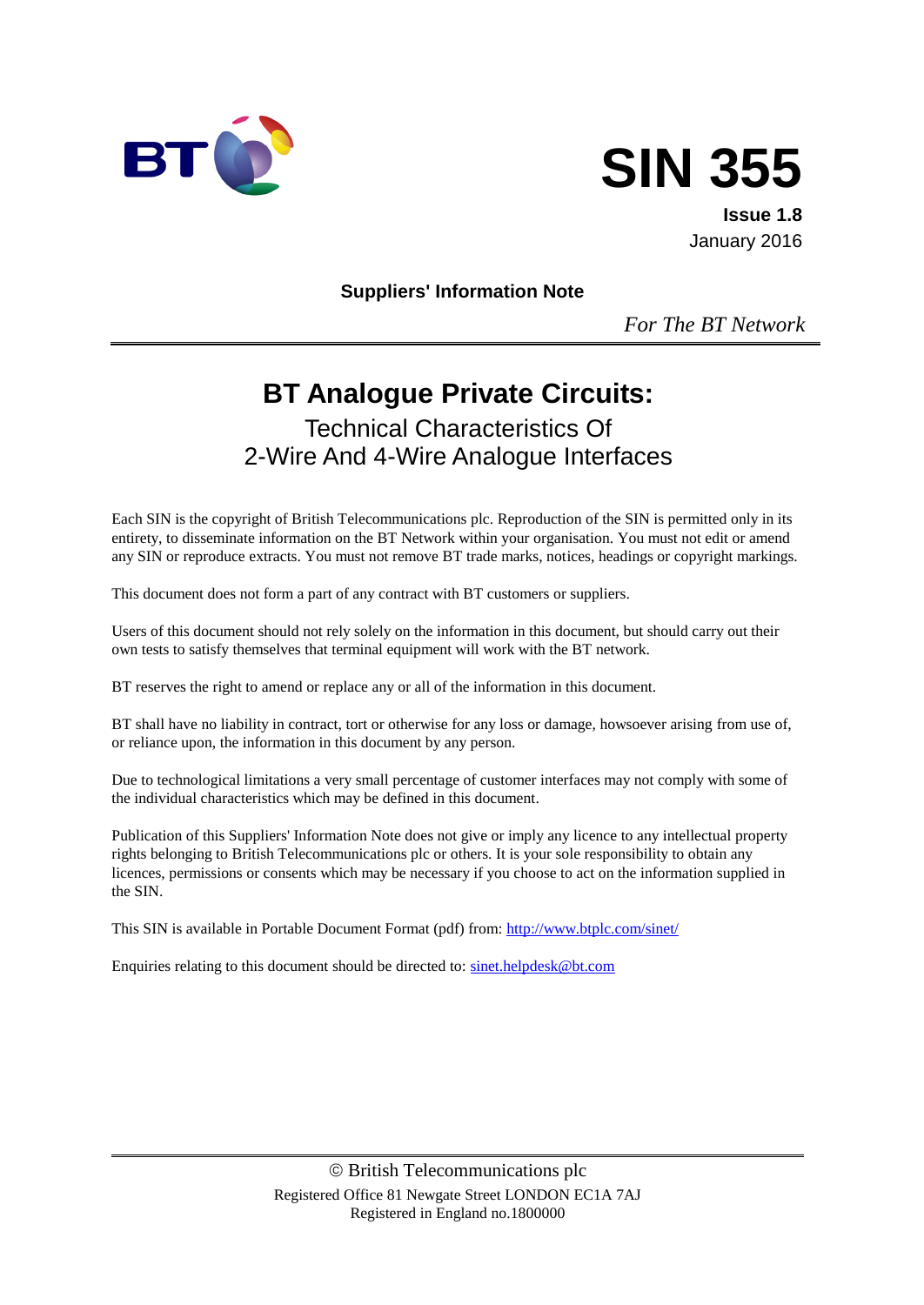#### **CONTENTS**

| 1              |       |  |
|----------------|-------|--|
| $\overline{2}$ |       |  |
| 2.1            |       |  |
| 2.2            |       |  |
| 3              |       |  |
| 3.1            |       |  |
| 3.2            |       |  |
| 3.3            |       |  |
| 3.3.1          |       |  |
|                | 3.3.2 |  |
|                | 3.3.3 |  |
|                | 3.3.4 |  |
|                | 3.3.5 |  |
|                | 3.3.6 |  |
|                | 3.3.7 |  |
|                | 3.3.8 |  |
|                | 3.3.9 |  |
|                |       |  |
|                | 3.4.1 |  |
|                | 3.4.2 |  |
| 4              |       |  |
| 4.1            |       |  |
| 4.2            |       |  |
|                | 4.2.1 |  |
|                | 4.2.2 |  |
|                | 4.2.3 |  |
|                | 4.2.4 |  |
| 4.3            |       |  |
| 4.4            |       |  |
| 4.5            |       |  |
| $4.6^{\circ}$  |       |  |
| 4.6.1          |       |  |
|                | 4.6.2 |  |
|                | 4.6.3 |  |
| 5              |       |  |
| 5.1            |       |  |
| 5.2            |       |  |
| 6              |       |  |
| 7              |       |  |
|                |       |  |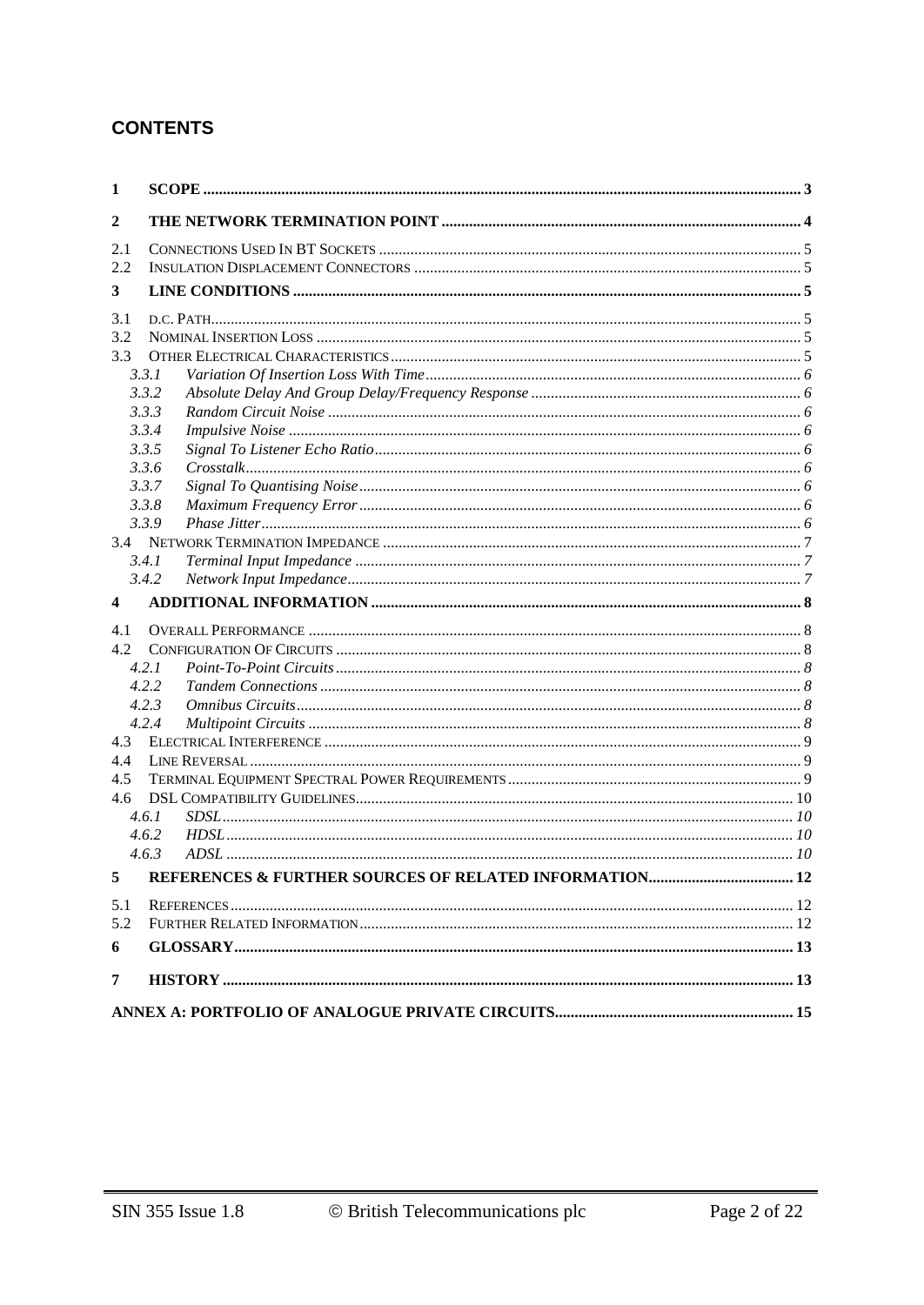### **1 Scope**

This Supplier's Information Note (SIN) specifies those technical characteristics of 2-wire and 4-wire analogue interfaces of Private Circuits provided by BT and delivered to a customer at the Network Termination Point (NTP).

In cases where the Network Termination Equipment (NTE) is mains powered, the conditions quoted in this SIN apply when mains power is being applied to the NTE. The conditions applicable when mains power is removed from the NTE may be different to those quoted in this SIN.

Much of the information contained in this SIN has been published previously in documents such as British Standards.

Changes to the network that affect the correct working of approved terminal equipment will be published in BT Suppliers Information Notes (SINs), available from the address below. If the changes impact on the content of this document then it will be updated.

Sales enquiries relating to Private Circuits should be directed to: General sales desk 0800 800 152 Technical enquiries should be directed to:

Technical helpdesk 08000 857 822

Enquiries relating to the availability of SINs should be directed to: e-mail: [sinet.helpdesk@bt.com](mailto:sinet.helpdesk@bt.com)

SINs are also available from our www site at: <http://www.btplc.com/sinet/>

This document was first published as BT Technical Interface Guide 9.

*It should be noted, that all remaining indirectly wired analogue private circuit products i.e. those routed over BT infrastructure and covered within this SIN will be withdrawn from new supply on 1st September 2016. Maintenance support will continue to be provided on existing installations after this date until circuits are either ceased or withdrawn from service completely (which is currently expected to be the end of March 2020).*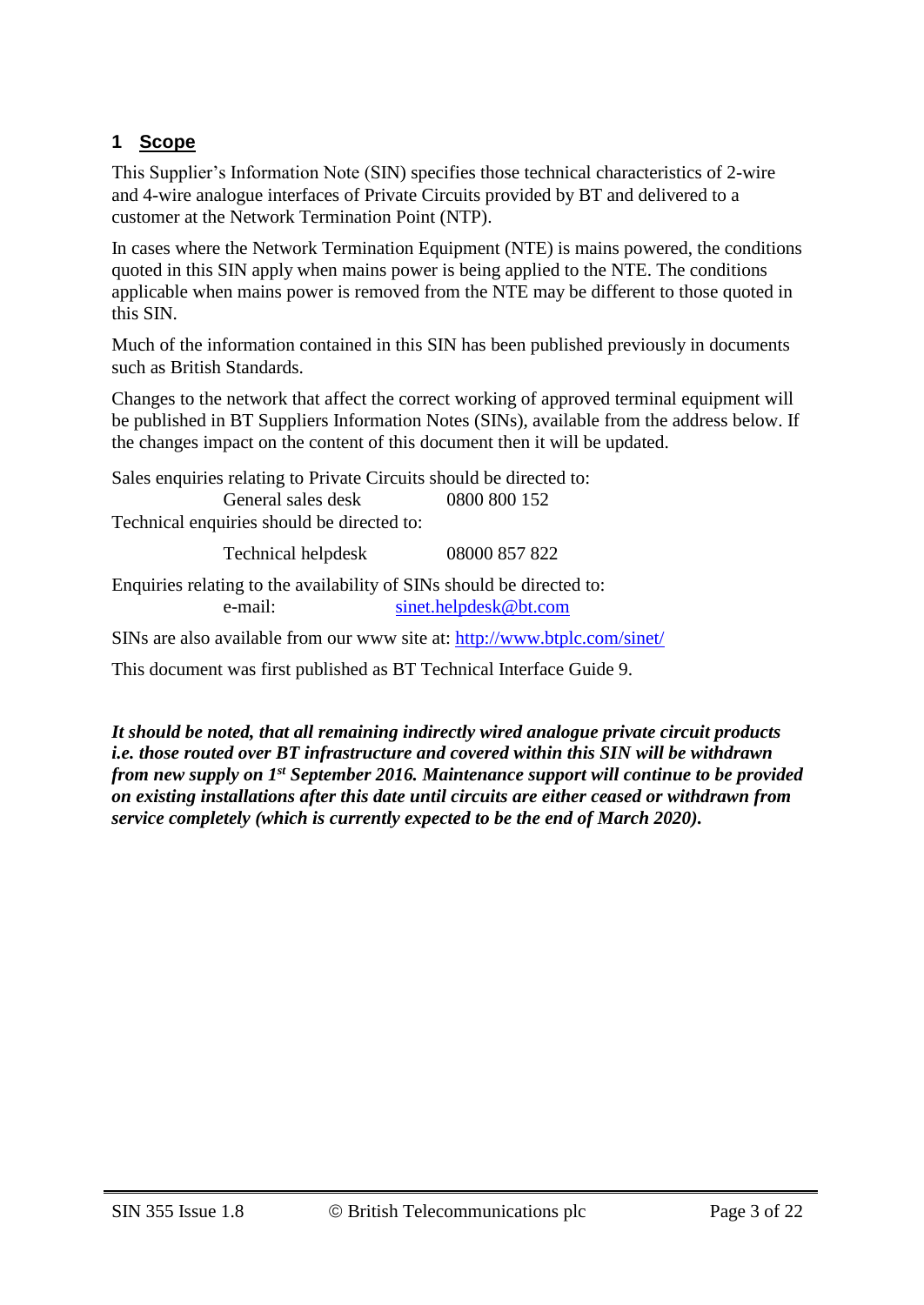#### **2 The Network Termination Point**

The BT interface consists of either two conductors designated as the 'A' and 'B' wires, or as four conductors designated as 'Trans A', 'Trans B', 'Rec A' and 'Rec B' wires. The customer access to the BT interface can be either a BT socket or in the form of an Insulation Displacement Connection (IDC) cable terminations.

In the past, BT private circuits have presented a variety of attachment interfaces; e.g. screw terminals, tag strips, insulation displacement connectors etc. In the light of apparatus liberalisation, BT now terminates private circuits on a Network Termination and Test Apparatus (NTTA) which is incorporated in either:

- a) the Line Terminating Unit (LTU); or
- b) Interface Equipment that is located distant from the LTU.

Attachments of apparatus, conforming to BS6328<sup>[1] [2] [3]</sup>, to the Network Termination Point (NTP) which is provided within either (a) or (b) above should comply with one of the following two methods of connection:

- 1) By a plug of the same type as that already in use on the Public Switched Telephone Network (PSTN). Apparatus intended for connection to this type of interface must be terminated by means of a plug approved to the requirements of BS6312-1<sup>[4]</sup>. As the plug and the socket may employ a different pin allocation from that for the PSTN or other services, the instructions for use should clearly state to which service the connection arrangement relates. These connection arrangements are defined in Table 5 of BS6328:Part 1<sup>[1]</sup>.
- 2) By a hard wired connection using solid copper conductors of nominal size 0.4mm to 0.63mm using an insulation displacement termination onto Strips Connection 237A.

The location of the NTTA, and therefore the NTP, is dependent on the customer installation.

For new circuits no attachment methods other than those detailed in 1) and 2) above will be provided.

**Note:** *Obsolete connection methods on existing circuits may continue to be used as part of the Branch System wiring in accordance with the Oftel General Approval for cable, wiring and accessories, NS/G/23/L/100005.*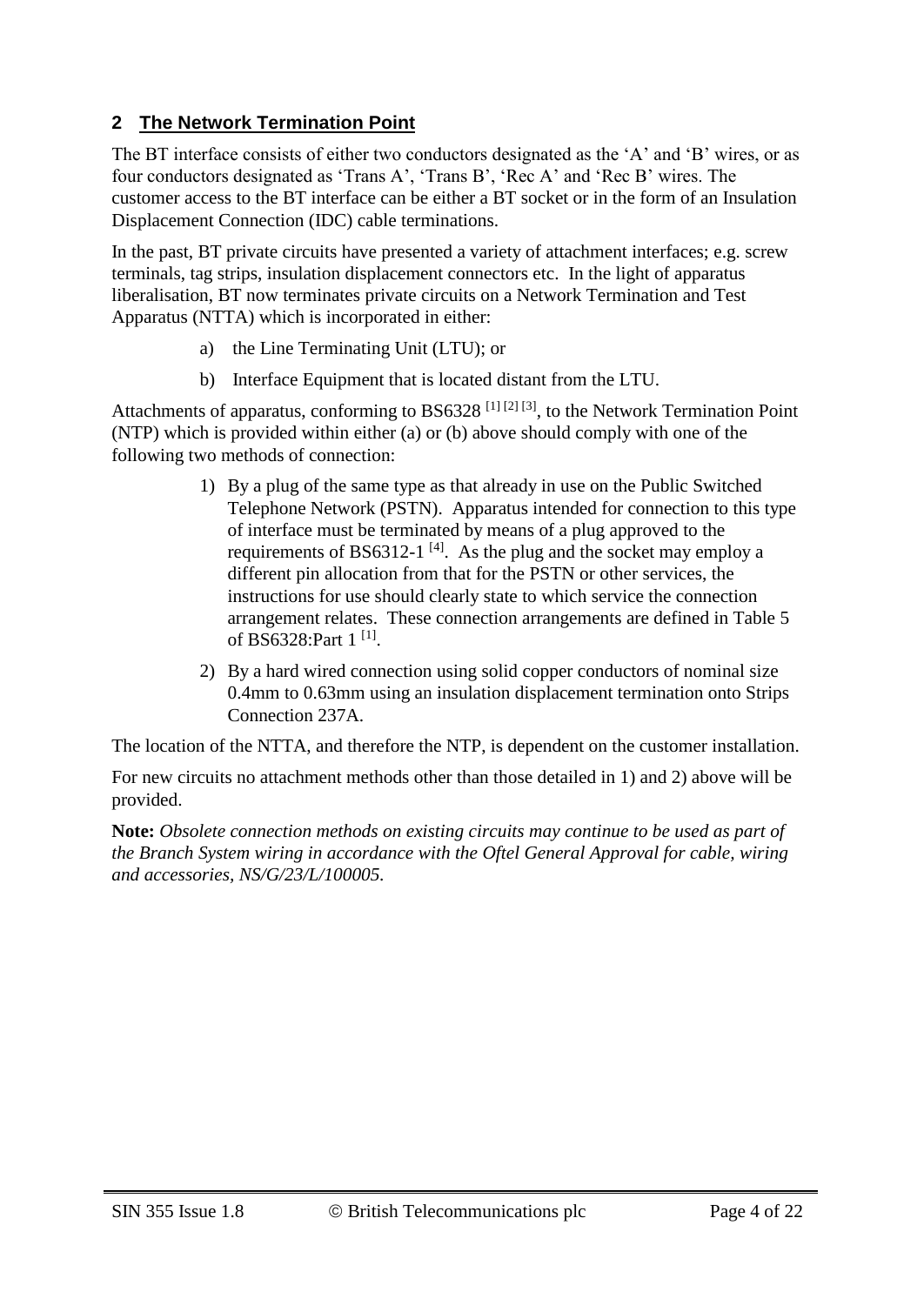### **2.1 Connections Used In BT Sockets**

When the line is terminated on a BT socket the connections are as shown in the following table.

#### **Table 1: BT Socket Contacts**

|   | 'A' wire or 'Trans A' wire |
|---|----------------------------|
| 2 | 'Rec A' wire               |
| 3 | Not used                   |
|   | Not used                   |
| 5 | 'Rec B' wire               |
| 6 | 'B' wire or 'Trans B' wire |

**Note 1**: Contact pin 6 is adjacent to the latch.

**Note 2**: Transmit terminals are those through which an electrical signal originating in the apparatus passes to a private circuit. Receive terminals are those through which an electrical signal from a private circuit passes into the apparatus.

Plugs which meet the requirements of BS6312:Part  $1<sup>[1]</sup>$  and are wired to correspond with Table 1 as appropriate, will be compatible with the BT provided socket.

### **2.2 Insulation Displacement Connectors**

When the BT network interface is terminated with insulation displacement connectors they will support the connection of solid copper conductors between 0.4 mm and 0.63 mm diameter.

### **3 Line Conditions**

#### **3.1 d.c. Path**

The availability of a d.c. path is described in SIN 251  $[5]$ .

The transmission performance of BT analogue private circuits may be impaired if direct current in excess of 60 mA is used either for signalling or the powering of remote terminals.

#### **3.2 Nominal Insertion Loss**

The nominal insertion loss (or gain) of a BT analogue private circuit is dependant upon the circuit type and is measured between 600 ohm impedances. These are listed in annex A: Portfolio of Analogue Private Circuits. The stated parameters replace any previously published data contained in British Standards.

### **3.3 Other Electrical Characteristics**

Other electrical characteristics of a BT analogue private circuit are dependent upon the circuit type and are measured between 600 ohm impedances. These are listed in annex A: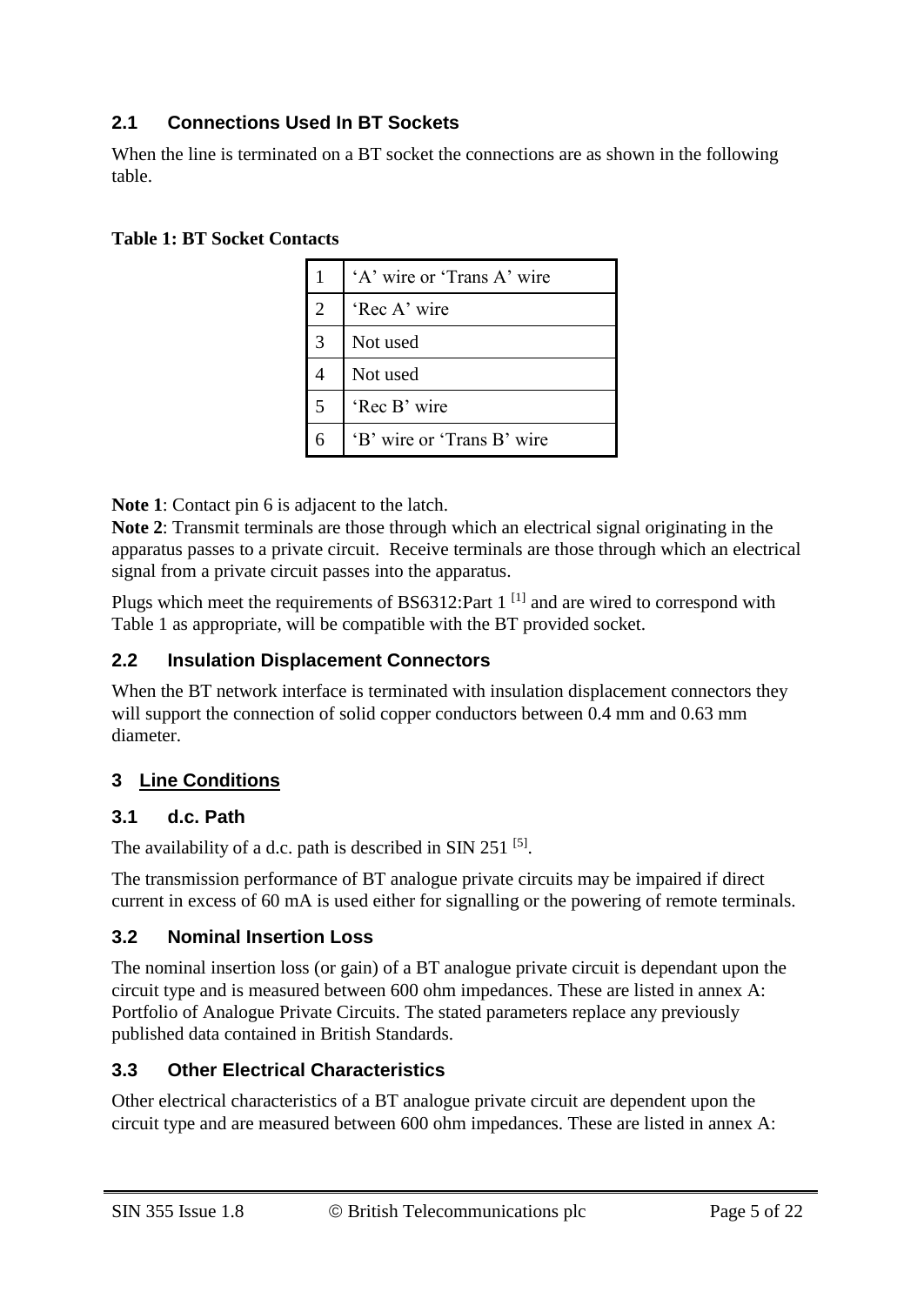Portfolio of Analogue Private Circuits. The stated parameters replace any previously published data contained in British Standards.

#### **3.3.1 Variation Of Insertion Loss With Time**

The overall insertion loss (or gain) normally will be within  $\pm 3$  dB of the nominal loss. Changes of loss/gain within this range may occur gradually or instantaneously.

#### **3.3.2 Absolute Delay And Group Delay/Frequency Response**

Absolute delay is not specified for any BT analogue private circuit.

With the advent of the wholly digital core BT network, relative group delay has become less of a significant parameter in relation to the transmission of voiceband data.

#### **3.3.3 Random Circuit Noise**

Random noise is measured using a psophometer with the weighting network described in ITU-T Recommendation  $O.41$  [6]. Measurements made in this way give the absolute level of weighted noise and have to be related to the zero relative level point (0 dBr point) of the circuit to enable signal-to-noise ratios to be determined.

#### **3.3.4 Impulsive Noise**

Impulsive noise is measured using an instrument that complies with the ITU-T Recommendation O.71 $^{[7]}$  with a speech band data circuit filter in use.

#### **3.3.5 Signal To Listener Echo Ratio**

Signal to listener echo ratio is determined for 2-wire presented circuits by terminating each NTP with 600 ohm and making a measurement at a convenient point in the 4-wire loop.

#### **3.3.6 Crosstalk**

Crosstalk attenuation is determined in the transmit to receive path for 4-wire presented circuits.

#### **3.3.7 Signal To Quantising Noise**

The quantising noise power will be at least 22 dB below the signal level, but cannot be identified by overall measurements on the circuit and is quoted to draw attention to the fact that it may present a constraint to the satisfactory operation of certain types of terminal equipment.

#### **3.3.8 Maximum Frequency Error**

With the advent of the wholly digital core BT network, frequency error has become less of a significant parameter.

#### **3.3.9 Phase Jitter**

Phase jitter will be contained within the present ITU-T recommended peak-to-peak limit for M.1020 circuits when measured with an instrument complying with ITU-T Recommendation  $0.91$ <sup>[8]</sup>.

Significant levels will occur in the network only under fault conditions.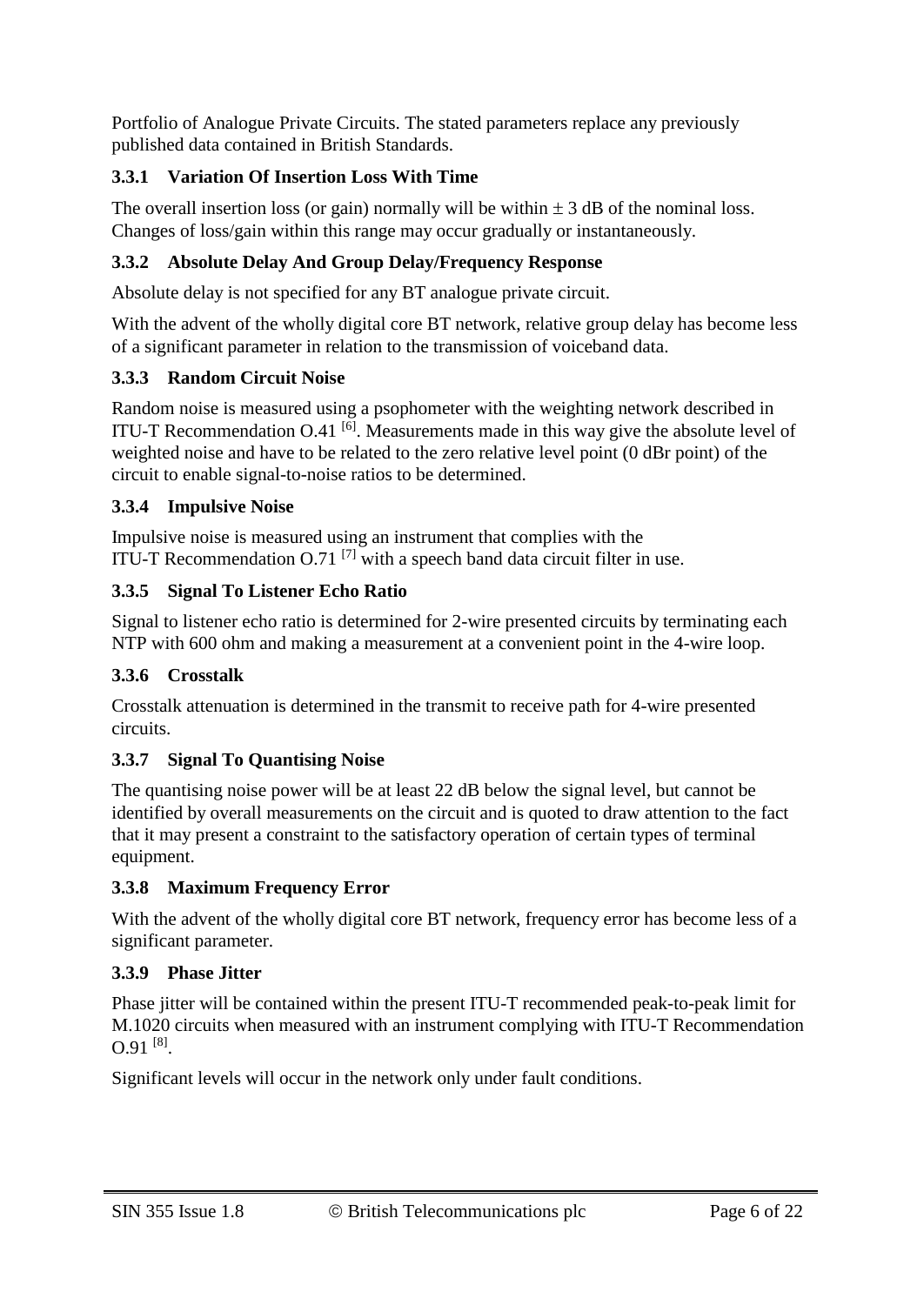#### **3.4 Network Termination Impedance**

#### **3.4.1 Terminal Input Impedance**

The impedance necessary to satisfactorily terminate the BT network interface at the NTP so as to prevent instability is represented by the three element network shown in Figure 1.

A minimum return loss of 12 dB should be achieved by terminal equipment against the three element network of Figure 1.

Additionally, for voice terminal equipment, an echo return loss value of 16 dB should be achieved against the three-element network of Figure 1.



**Figure 1: Terminal Complex Impedance Network**

#### **3.4.2 Network Input Impedance**

The input impedance of the network at the NTP is represented by a range of impedances comprising the input impedance of the local exchange, modified by the impedance of a random variety of local cable types/characteristics.

The nominal exchange input impedance is 300 ohm  $+ 1000$  ohm  $\parallel$  220 nF (see Figure 2).

This may be regarded as the appropriate value for use by terminal designers.

The actual value of the exchange input impedance may vary due to production and installation tolerances, and the impact of terminal equipment connected at the far end of the circuit on the performance of circuits containing 4-wire loops. A worst case return loss of 16 dB against the three-element network of Figure 2 can be assumed.

The range of local lines can be represented by between 0 km and 9 km of 0.5 mm copper cable with nominal characteristics of 168 ohm/km and 50 nF/km (attenuation at 1600 Hz of 1.7 dB/km).

#### **Figure 2: BT Network Complex Impedance Network**

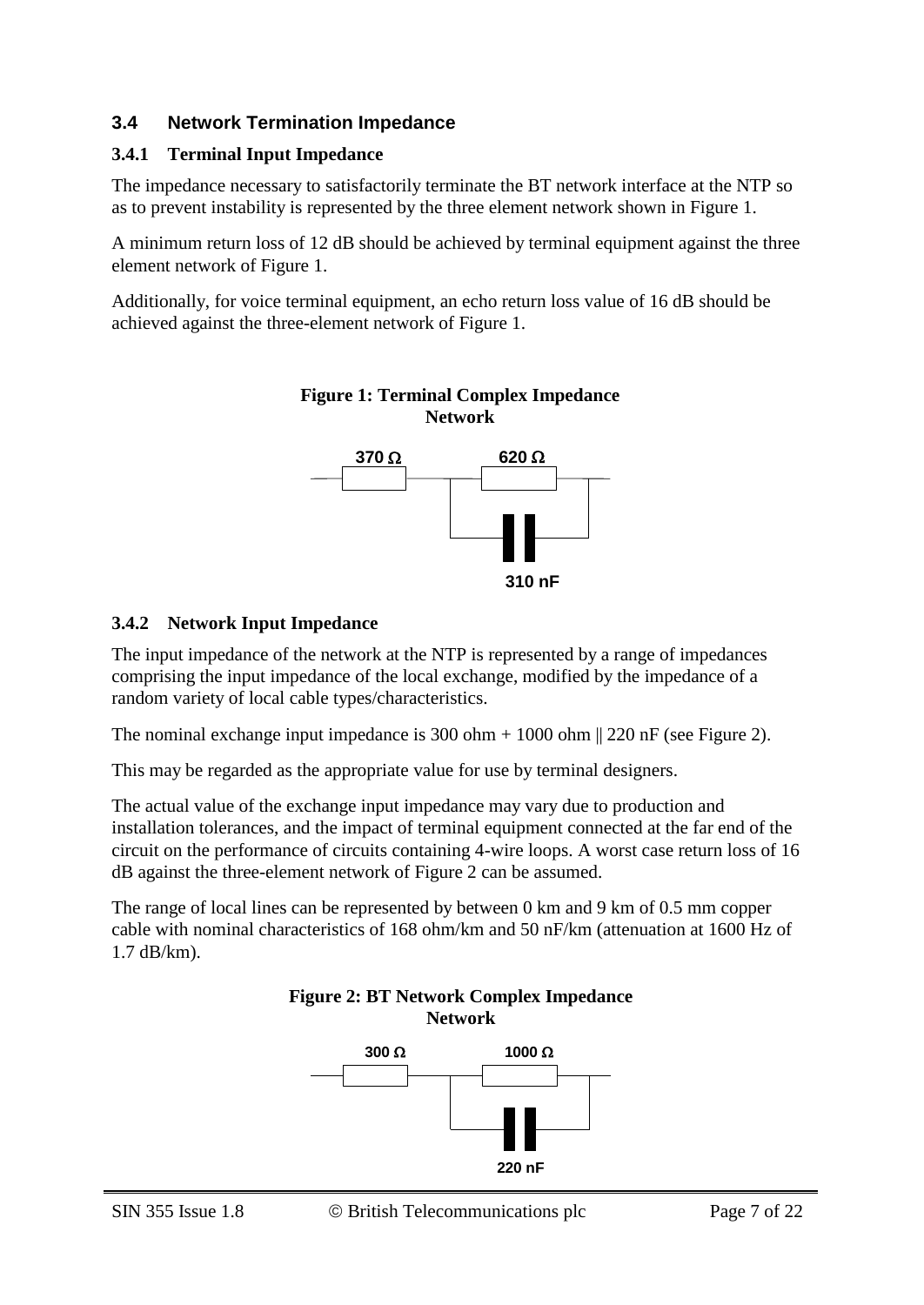### **4 Additional Information**

#### **4.1 Overall Performance**

British Telecommunications plc provides and maintains private circuits to their advertised performance specification between Network Termination Points (NTPs). It follows therefore that between NTPs, circuits only contain wiring and apparatus that is not subject to competitive supply.

Terminal suppliers and users should consider the effect that extension of the circuit beyond the NTP might have on the overall performance of the terminal when deciding which circuit is appropriate to their needs.

British Telecommunications plc makes no guarantees of the overall performance of circuits that are either routed in tandem or through apparatus that is subject to competitive supply. British Telecommunications plc does however expect that they will be able to configure their advertised range of circuits to meet the users' requirements in all but the most exceptional circumstances.

### **4.2 Configuration Of Circuits**

**Note:** The term station is used to describe terminal equipment terminating one appearance of an analogue private circuit. Thus in some circumstances more than one terminal may constitute a station and more than one station may be provided at any one location.

#### **4.2.1 Point-To-Point Circuits**

Point-to-point circuits are 2-wire or 4-wire presented circuits provided to connect two stations.

### **4.2.2 Tandem Connections**

Tandem connections are two point-to-point circuits connected in a serial configuration. Low loss circuits are normally provided for tandem connections.

### **4.2.3 Omnibus Circuits**

Omnibus circuits connect three or more stations in such a way that, given suitable terminal equipment, one station can communicate with any or all of the other stations. The number of stations that can be connected will depend on the overall performance required, and in some cases on the location of each terminal with respect to other stations. The number of stations should not exceed 12.

### **4.2.4 Multipoint Circuits**

Multipoint circuits are designed for data transmission and BT provides no signalling apparatus. In one direction of transmission the circuits distribute signals from the central station to a maximum of 8 out-stations for configurations provided from 8/6/03, or 12 where configurations were provided before 8/6/03. In the reverse direction of transmission signals may pass from any individual out-station to the central station. There is no facility for direct communication between out-stations. If it is desired to pass messages for direct communication between out-stations this has to be performed by using the central station as a switching point. Multipoint circuit technical parameters are measured between the central station and each out-station.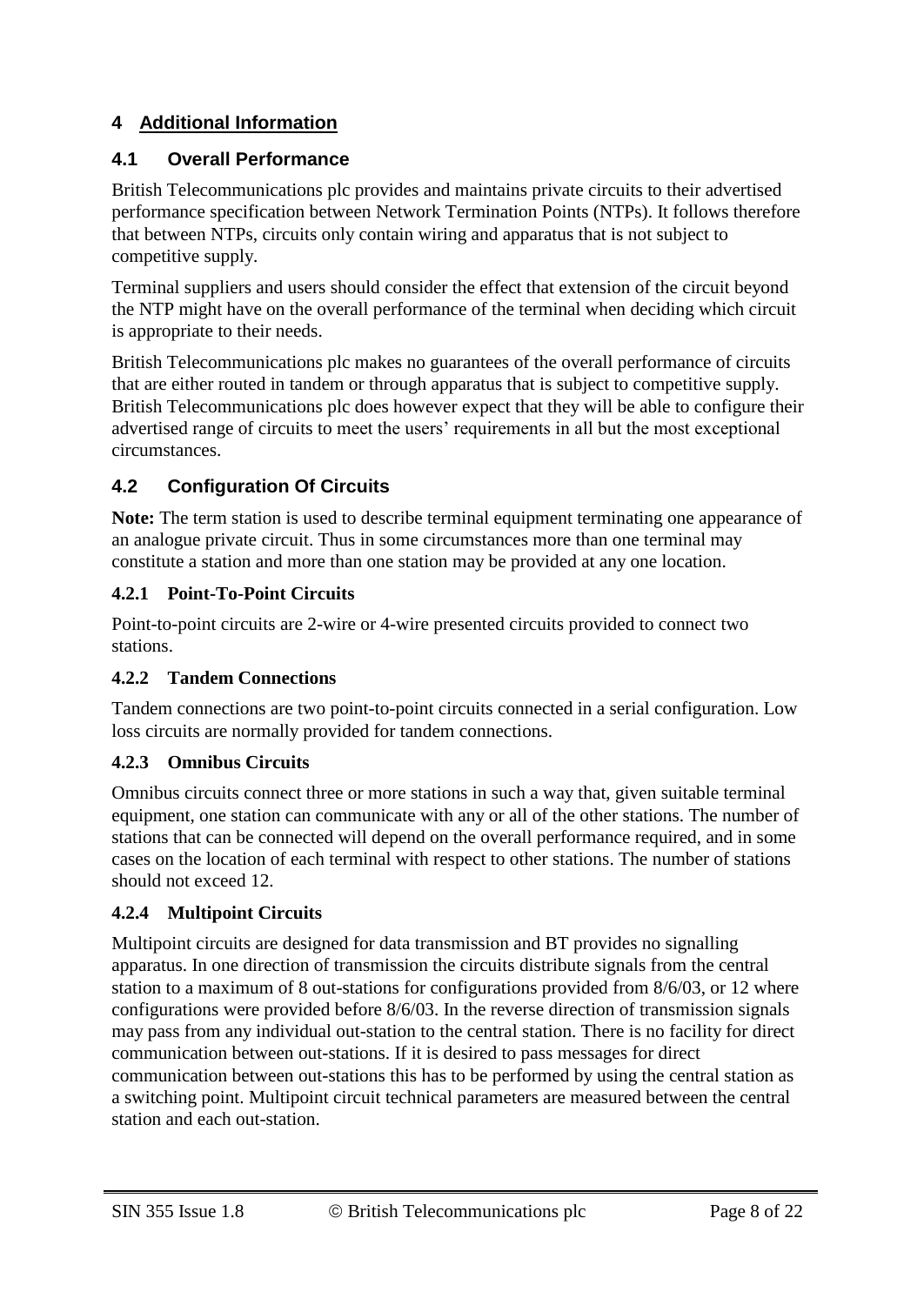#### **4.3 Electrical Interference**

A common cause of faulty operation of terminal equipment that is directly coupled to the NTP or uses d.c. or low frequency signalling is electrical interference originating from outside sources. BT lines and apparatus may have voltages impressed upon them by the operation of high voltage power lines and a.c. electrified railways. Since the unwanted voltages are longitudinal in nature it follows that the earth return path of such voltages is significant in assessing their effects.

Any or all of the following conditions may be present on a circuit, either singly or in combination.

- a) Longitudinal voltages of 4 V d.c. These may be due to differences in the potential of the local earths at each end of a private circuit.
- b) Longitudinal alternating voltages of 5 V rms. at 50 Hz and harmonics thereof. These may be due to induction from high voltage power circuits or electrified railways. An earth potential difference of 3 V rms. at 50 Hz may exist in addition to the above.
- c) Longitudinal alternating and transverse voltages at frequencies other than 50 Hz up to 200 kHz. These are generally noise voltages and do not normally exceed 3 V rms.

### **4.4 Line Reversal**

British Telecommunications plc makes no guarantee that, as a result of external maintenance or re-routeing, a line will not be reversed. Suppliers are advised either to construct their equipment so that it operates correctly when a line is reversed or to consider the need to protect equipment against damage that is caused by the line reversal.

### **4.5 Terminal Equipment Spectral Power Requirements**

To prevent undue interference with other users of the BT access network, terminal equipment should conform to the requirements of the "Specification of the Access Network Frequency Plan (ANFP) applicable to transmission systems used on the BT Access Network"<sup>[9]</sup>. The ANFP divides the access network metallic loops into five categories, 'ultra short', 'extra short', 'short', 'medium', and 'long'. Each category has an associated Power Spectral Density mask (PSD) defining the maximum power for each frequency that may be injected into the line at the customer end of the local loop. The categorisation for a given local loop is determined by its electrical characteristics and those of its neighbouring lines terminating on the same Distribution Point (DP) (see the ANFP for details). The category of a given loop is fixed at installation time and will only change if that line (or the lines terminated on the same DP) is subject to re-measurement and/or to a significant engineering modification (e.g. re-routeing due to a road development scheme).

For analogue private circuits, each extension end will be allocated one of the five categories in accordance with the definitions given in the ANFP. Customers need to ensure that the transmit PSD of their terminal equipment complies with the ANFP category limits applicable to that extension end of their private circuit. Equipment that has been approved under the UK terminal equipment approval regime that existed prior to the implementation of the RE&TTE Directive [10], which is transposed into UK law by SI (Statutory Instrument) 2000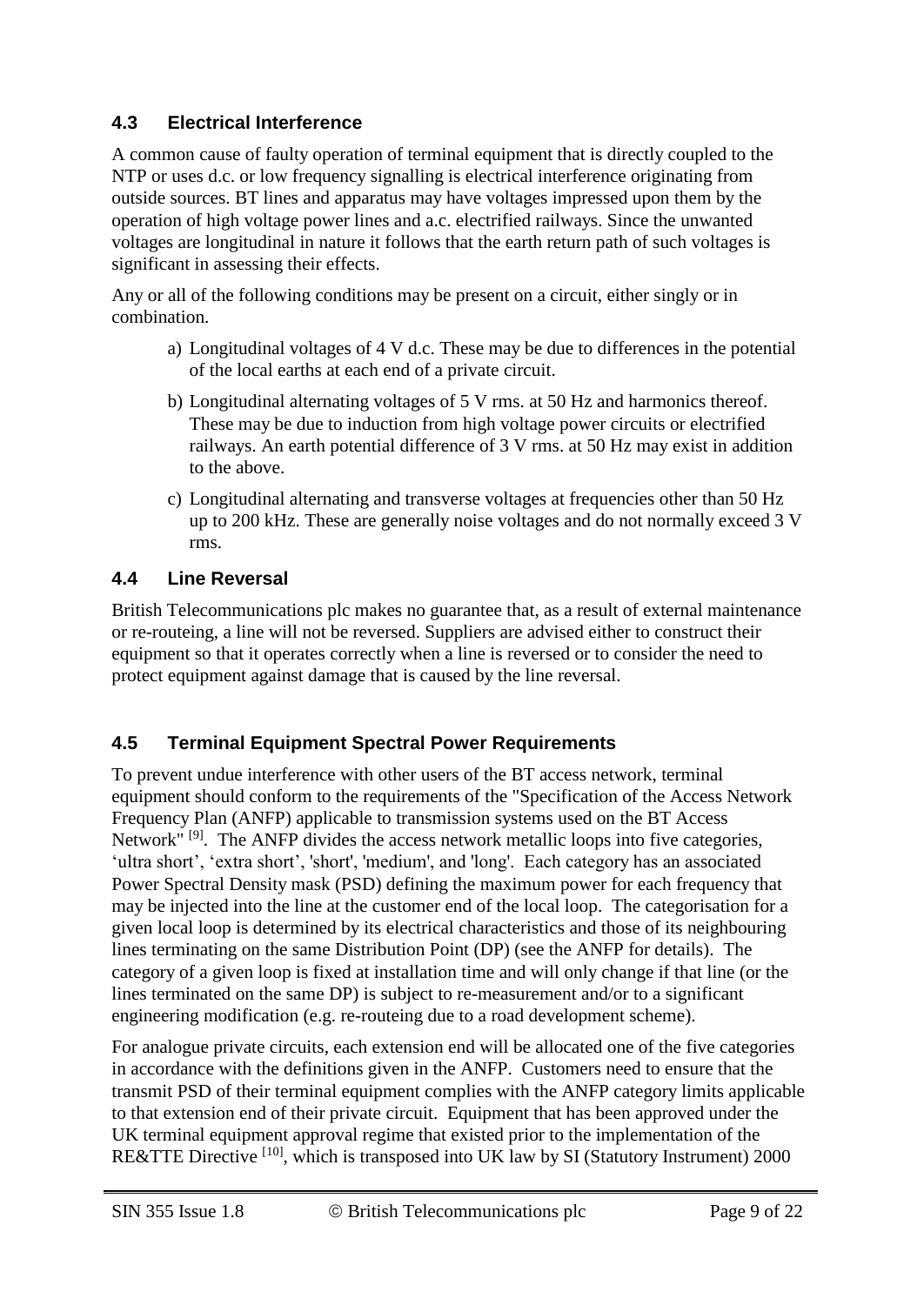No.730<sup>[11]</sup> as amended by SI 2003 No.1903<sup>[12]</sup> and SI 2003 No.3144<sup>[13]</sup>, is deemed to be compliant with the ANFP. Customers requiring clarity on the compliance of their terminal equipment with the ANFP are advised to contact their terminal equipment supplier. Whilst it remains the responsibility of customers to ensure that equipment connected to the BT access network complies to the ANFP, guidance of the compliance of the various, internationally standardised xDSL systems with the ANFP is given in Reference  $^{[14]}$ .

If interference is caused to other users of the BT access network, and this is identified as resulting from terminal equipment being non-compliant with the ANFP, BT will be required to take remedial action to remove the cause of the interference. This could ultimately result in the disconnection of the private circuit from the non-compliant terminal equipment.

## **4.6 DSL Compatibility Guidelines**

Baseband is the only analogue private circuit product capable of carrying the frequencies above 3.4kHz utilised by DSL digital modems. However the necessity of compliance with the ANFP places restrictions on which DSL technologies can be linked via Baseband bearers. The following sections provide guidance on this subject. It is not definitive and does not remove the overriding requirement defined in section 4.5 for compliance with the ANFP. BT does not endorse the use of the Baseband product as a medium over which to operate DSL systems, no assurance of service is given for such configurations. Further to this, there is no guarantee that systems that function successfully on initial provision will continue to operate in the future. Customers wishing to operate DSL systems to a guaranteed quality of service standard are advised to opt for specific DSL service offerings from the BT product portfolio.

### **4.6.1 SDSL**

Internationally standardised SDSL systems have the potential to work via a 2-wire Baseband circuit. However in such a situation, the ANFP category of the two individual extension ends of the Baseband circuit need to be considered, particularly as they may not necessarily be the same. Internationally standardised symmetric DSL systems such as SDSL and HDSL (see 4.6.2) have the same transmit PSD at each end of the circuit. Hence in situations where the two extension ends of a Baseband circuit fall within different ANFP categories, the more restrictive of the two ANFP PSD masks defines the limiting case and can be considered to be the applicable PSD mask for the overall circuit. This is because the more permissive customer end mask would also permit any behaviour of the less permissive mask.

### **4.6.2 HDSL**

1-pair, 2 Mbit/s HDSL systems are incapable of confining spectral power within any of the five PSD masks, and as such are excluded from use on *any* BT access network line ('ultra short', 'extra-short', 'short', 'medium' or 'long'), ruling out the use of 2-wire Baseband circuits for the delivery of 2Mbit/s HDSL service. It can be seen in the extract from the ANFP User Guide, section 6, that there are certain situations where 4-wire Baseband circuits could theoretically be configured to carry 2-Pair, 2 Mbit/s HDSL systems, and meet the requirements of the ANFP. As stated previously, utilisation of Baseband circuits for such a purpose is not recommended by BT.

### **4.6.3 ADSL**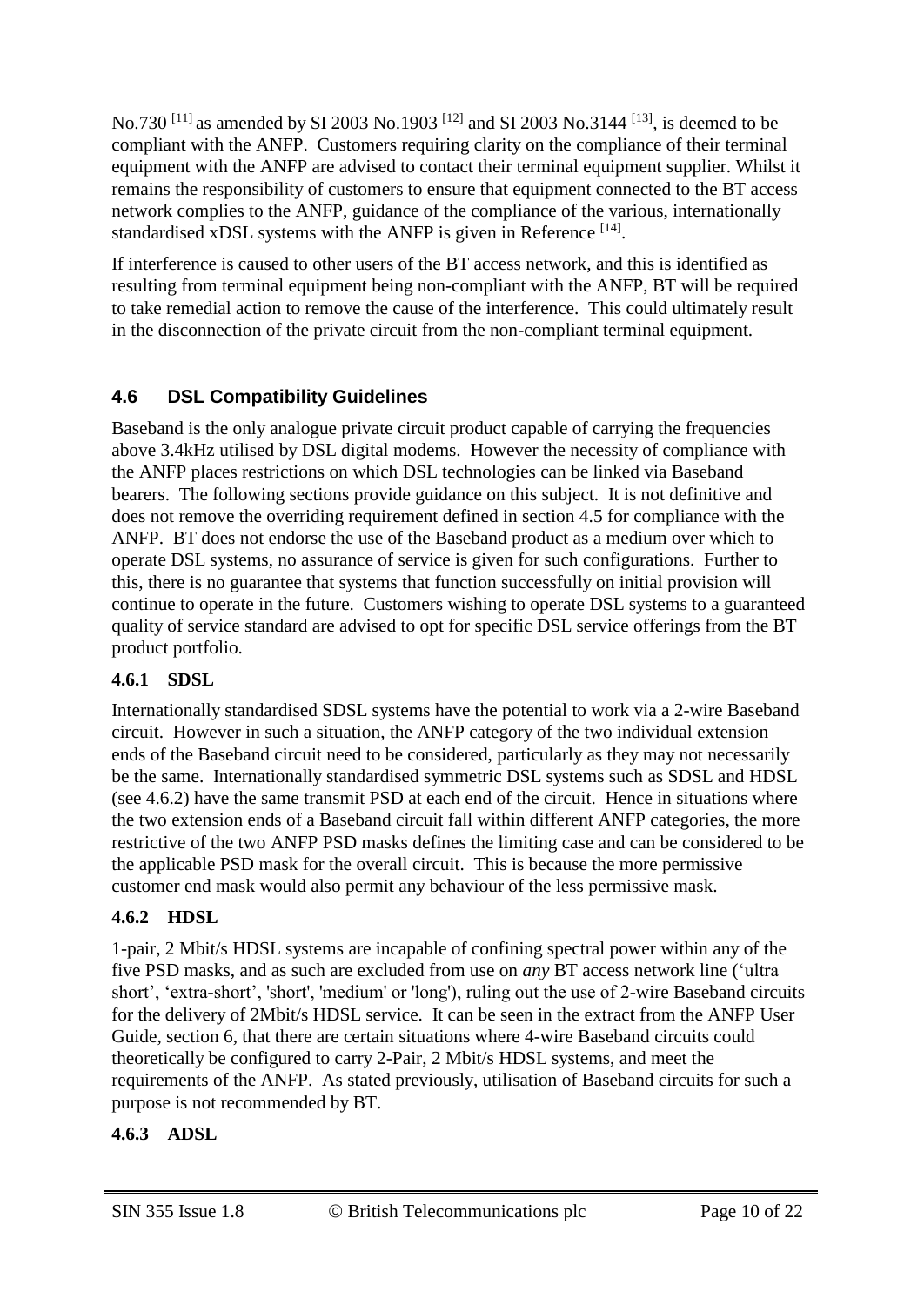Provision of conventional ADSL (Asymmetric DSL) via a 2-wire Baseband circuit would cause the generation of reverse frequencies into the circuit which would contravene the ANFP, therefore conventional ADSL via a Baseband bearer is not permitted.

Note: Some ADSL modems are highly configurable and could be set-up to comply with the ANFP PSD mask applicable to the respective extension ends of the Baseband circuit. However, the data rate that could be expected to be achieved with ADSL systems configured in this manner is likely to be very much less that of conventional ADSL systems.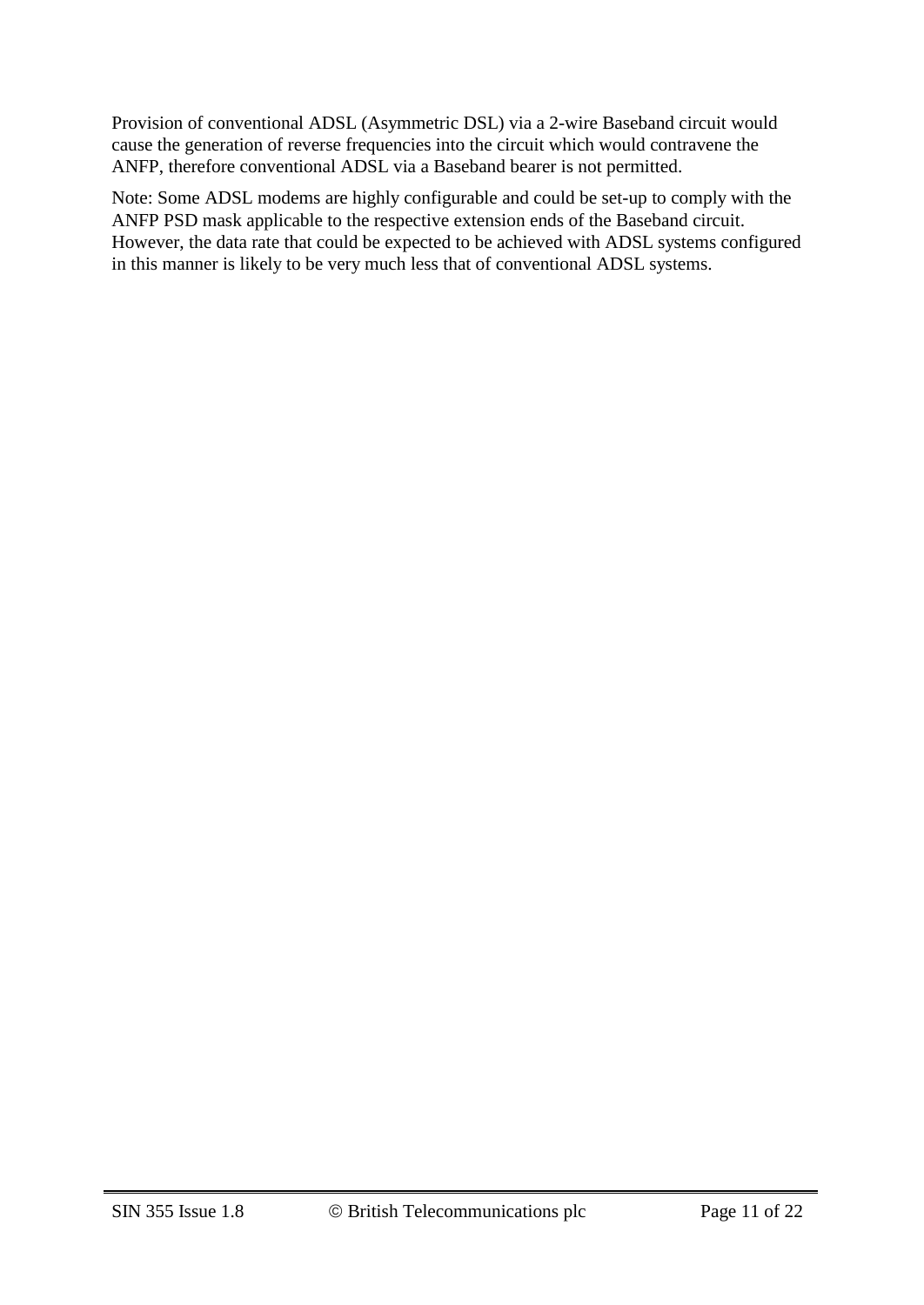#### **5 References & Further Sources of Related Information**

For further information or copies of the following referenced sources, please see document sources at <http://www.btplc.com/sinet/>

#### **5.1 References**

| $[1]$  | British Standard BS 6328 Part 1: 1985 - Specification for apparatus for connection to<br>speechband circuits. *                                                                                                                                                      |
|--------|----------------------------------------------------------------------------------------------------------------------------------------------------------------------------------------------------------------------------------------------------------------------|
| $[2]$  | British Standard BS 6328 Part 2: 1985 - Specification for apparatus for connection to baseband<br>circuits. *                                                                                                                                                        |
| $[3]$  | British Standard BS 6328 Part 3: 1983 - Specification for apparatus for connection to direct<br>current circuits. *                                                                                                                                                  |
| $[4]$  | British Standard BS 6312 Part 1: 1994 - Connectors for analogue telecommunication interfaces.<br>Specification for plugs. *                                                                                                                                          |
| $[5]$  | SIN 251 - Private Circuit Services - Evolving Network Modernisation and its Effect on Analogue<br>Private Circuits. Technical Information for Suppliers.                                                                                                             |
| [6]    | ITU-T Rec. O.41 (10/94) (Previously P.53) - Psophometer for use on telephone-type circuits.                                                                                                                                                                          |
| $[7]$  | ITU-T Rec. $O.71$ ( $11/98$ ) - Impulsive noise measuring equipment for telephone-type circuits.                                                                                                                                                                     |
| [8]    | ITU-T Rec. O.91 (11/98) - Phase jitter measuring equipment for telephone-type circuits.                                                                                                                                                                              |
| $[9]$  | NICC ND 1602 (2011-09) - Specification of the Access Network Frequency Plan (ANFP)<br>applicable to transmission systems used on the BT Access Network $-$ V5.1.1.<br>Note: This document is available at http://www.niccstandards.org.uk/publications/llu_spec.cfm. |
| $[10]$ | RE&TTE Directive - Directive 1999/5/EC of the European Parliament and of The Council of<br>9 March 1999 on radio equipment and telecommunications terminal equipment and the mutual<br>recognition of their conformity, OJ L91, 7.4.1999, p.10.                      |
| $[11]$ | SI 2000 No. 730 - "The Radio Equipment and Telecommunications Terminal Equipment<br>Regulations 2000" UK Statutory Instrument 2000 No. 730 published on 13 March 2000.                                                                                               |
| $[12]$ | SI 2003 No. 1903 – The Radio Equipment and Telecommunications Terminal Equipment<br>(Amendment) Regulations 2003                                                                                                                                                     |
| $[13]$ | SI 2003 No. 3144 - The Radio Equipment and Telecommunications Terminal Equipment<br>(Amendment No.2) Regulations 2003                                                                                                                                                |
| $[14]$ | NICC Document ND1405 V3.1.2 (2012-07) – Guidelines on the use of DSL Transmission<br>Systems in the BT Access Network<br>This document is available at http://www.niccstandards.org.uk/publications/guidelines.cfm                                                   |

(\* - These documents are now obsolescent but may be obtained from the British Standards Institution.)

#### **5.2 Further Related Information**

SIN 367 - Characteristics of the BT Network: Electrical Safety & EMC.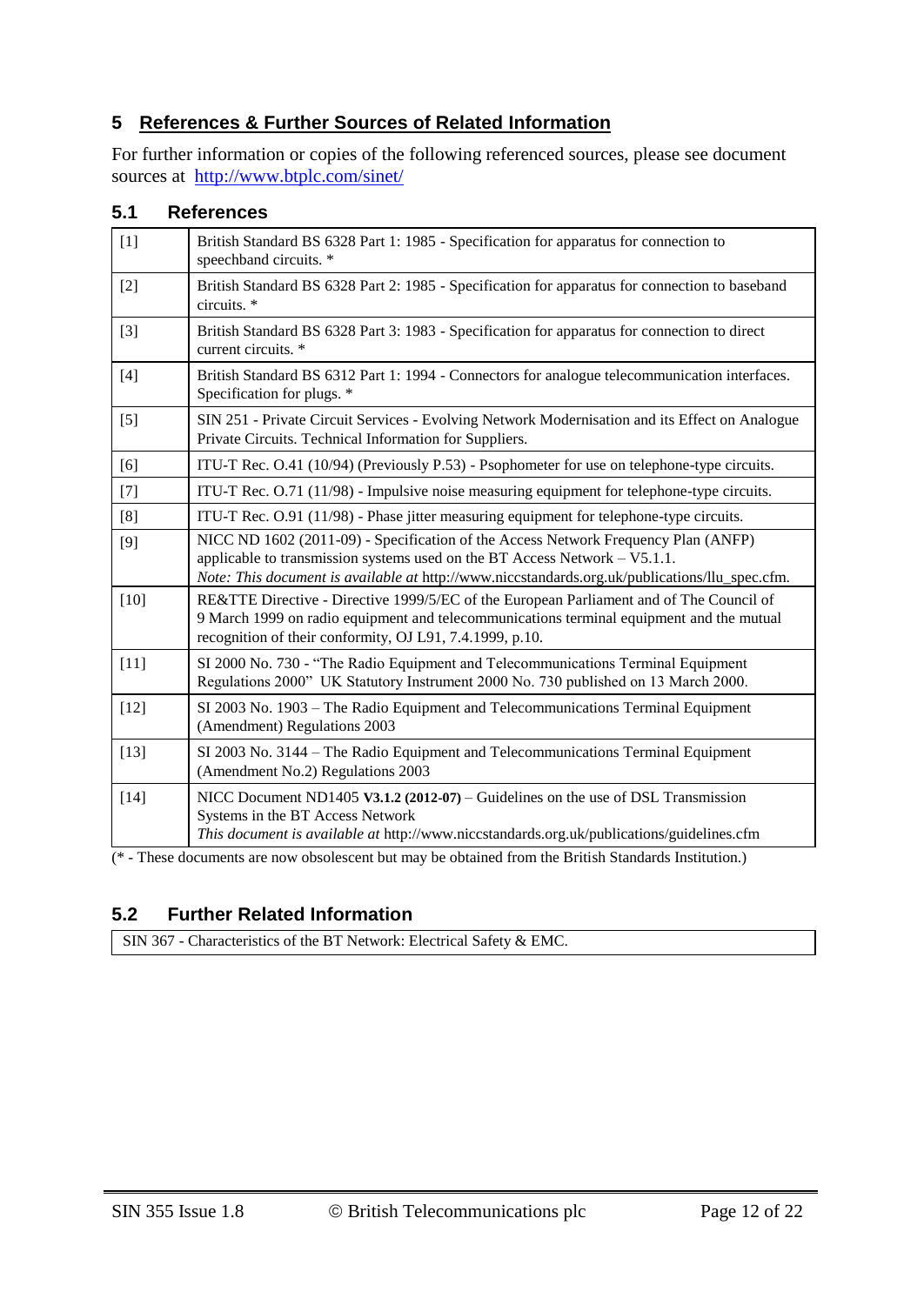# **6 Glossary**

| <b>ADSL</b>       | Asymmetric Digital Subscriber Line                                    |
|-------------------|-----------------------------------------------------------------------|
| <b>ANFP</b>       | <b>Access Network Frequency Plan</b>                                  |
| <b>BS</b>         | <b>British Standard</b>                                               |
| DP                | <b>Distribution Point</b>                                             |
| <b>HDSL</b>       | High Speed Digital Subscriber Line                                    |
| <b>IDC</b>        | <b>Insulation Displacement Connector</b>                              |
| <b>LTU</b>        | Line Terminating Unit                                                 |
| <b>NICC</b>       | Network Interoperability Consultative Committee                       |
| <b>NTE</b>        | <b>Network Termination Equipment</b>                                  |
| <b>NTP</b>        | <b>Network Termination Point</b>                                      |
| <b>NTTA</b>       | Network Termination & Test Apparatus                                  |
| <b>ONP</b>        | <b>Open Network Provision</b>                                         |
| <b>PSTN</b>       | Public Switched Telephone Network                                     |
| <b>RE&amp;TTE</b> | Radio Equipment & Telecommunication Terminal Equipment (EC Directive) |
| <b>SDSL</b>       | Symmetric Digital Subscriber Line                                     |
| <b>SIN</b>        | <b>Suppliers' Information Note</b>                                    |
| <b>TIG</b>        | <b>Technical Interface Guide</b>                                      |

# **7 History**

| TIG 9 Issue 1.0   | October 1998  | Originally published as a Technical Information Guide.                                                                                                                                                                                                                                                                               |  |
|-------------------|---------------|--------------------------------------------------------------------------------------------------------------------------------------------------------------------------------------------------------------------------------------------------------------------------------------------------------------------------------------|--|
| SIN 355 Issue 1.0 | January 2001  | Document re-issued as SIN 355 with editorial changes:<br>Product names updated in Annex A.<br>Statement on ONP minimum set added.<br>Statement on ANFP and DSL compatibility added.                                                                                                                                                  |  |
| $I$ ssue $1.1$    | November 2001 | Editorial update.                                                                                                                                                                                                                                                                                                                    |  |
| $I$ ssue $1.2$    | August 2002   | Merge of SIN 203 to add NTTA information to Section 2.<br>Removal of statements of intent to Withdraw Multipoint<br>Private Circuits.<br>Section 5 Reference number designations amended.<br>Annex B merged into Section 5.<br>Format change to Section 5, 6, & 7.                                                                   |  |
| $I$ ssue $1.3$    | March 2003    | Clause 1 - Helpdesk phone numbers changed.<br>Clause 4.2.4 - the maximum number of spurs changed from<br>12 to 8 on newly provided Multipoint configurations<br>(commences 8 <sup>th</sup> June 2003).<br>Clause 4.6 - edited to reflect ANFP Issue 2 and introduction<br>of the 'extra short' line category.<br>General text edits. |  |
| Issue 1.4         | April 2004    | Clauses 4.6 and 5.1- References to SI 2003 No.1903 and<br>SI 2003 No.1344 added.<br>Clause 5.1 - update to URL link to BT ANFP specification.                                                                                                                                                                                        |  |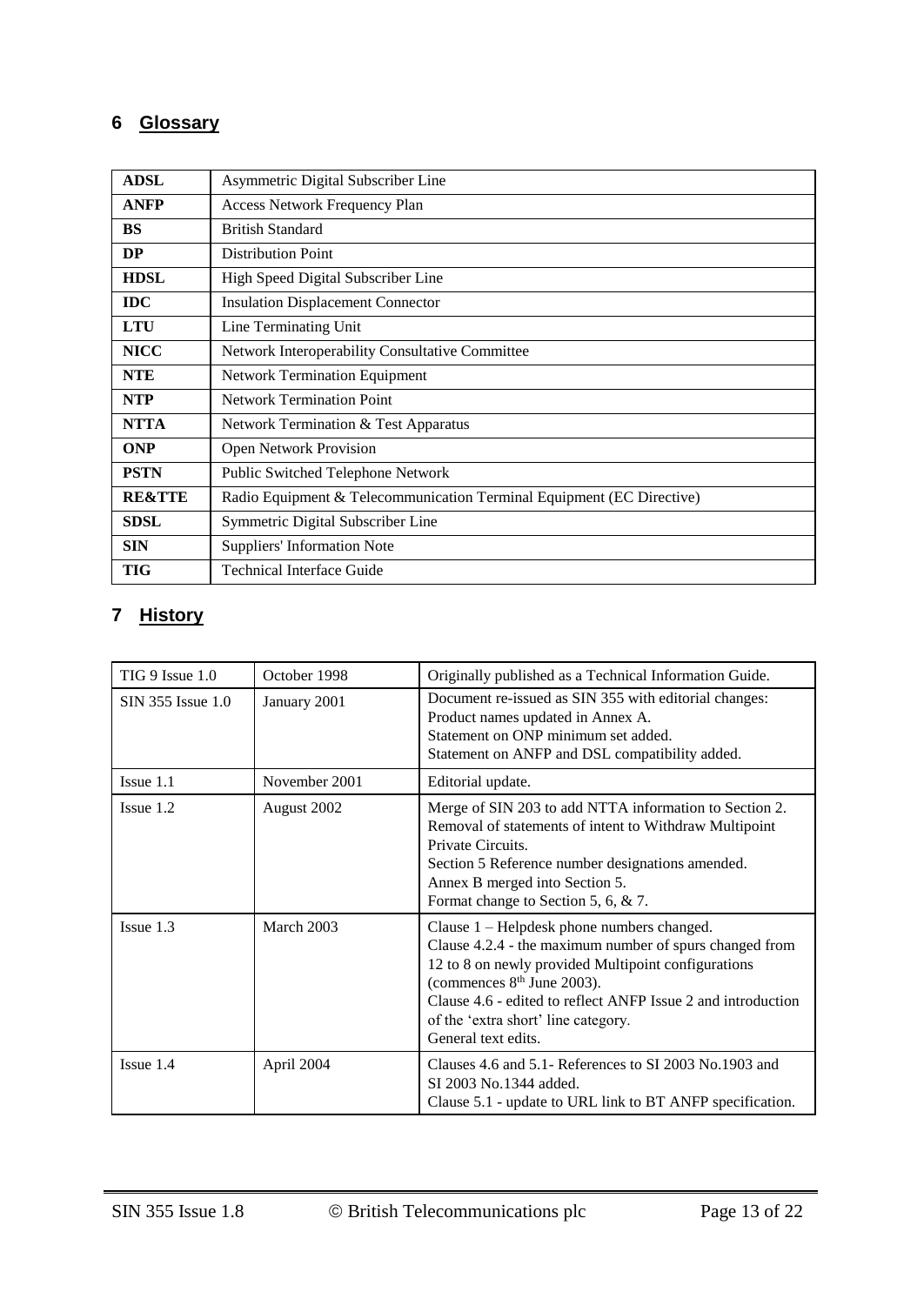| $I$ ssue $1.5$ | September 2005   | Clauses 4.6 and $5.1$ – updated to reference the new BT<br>ANFP Issue 3 (ND1602:2005/08) and DSL Guidelines<br>document (ND1405:2005/08) published by NICC                                                                                                                                                                                                 |
|----------------|------------------|------------------------------------------------------------------------------------------------------------------------------------------------------------------------------------------------------------------------------------------------------------------------------------------------------------------------------------------------------------|
| $I$ ssue 1.6   | <b>July 2013</b> | Clause 4.5 - Minimum set of services removed and<br>following clauses renumbered. New Clause 4.5 edited to<br>reflect ANFP V5.1.1 and introduction of the 'ultra short'<br>line category. Clause $5.1$ – updated to reference the new BT<br>ANFP Issue V5.1.1 (ND1602:2011/09) and DSL<br>Guidelines document (ND1405:2012/07) published by<br><b>NICC</b> |
| $I$ ssue $1.7$ | August 2014      | Change of PC help desk contact numbers.<br>Change SINet site references from http://www.sinet.bt.com                                                                                                                                                                                                                                                       |
|                |                  | to http://www.btplc.com/sinet/                                                                                                                                                                                                                                                                                                                             |
| $I$ ssue $1.8$ | January 2016     | Notes added about the timeframes for the withdrawal from<br>new supply and subsequent final closure of the remaining<br>analogue private circuit products.                                                                                                                                                                                                 |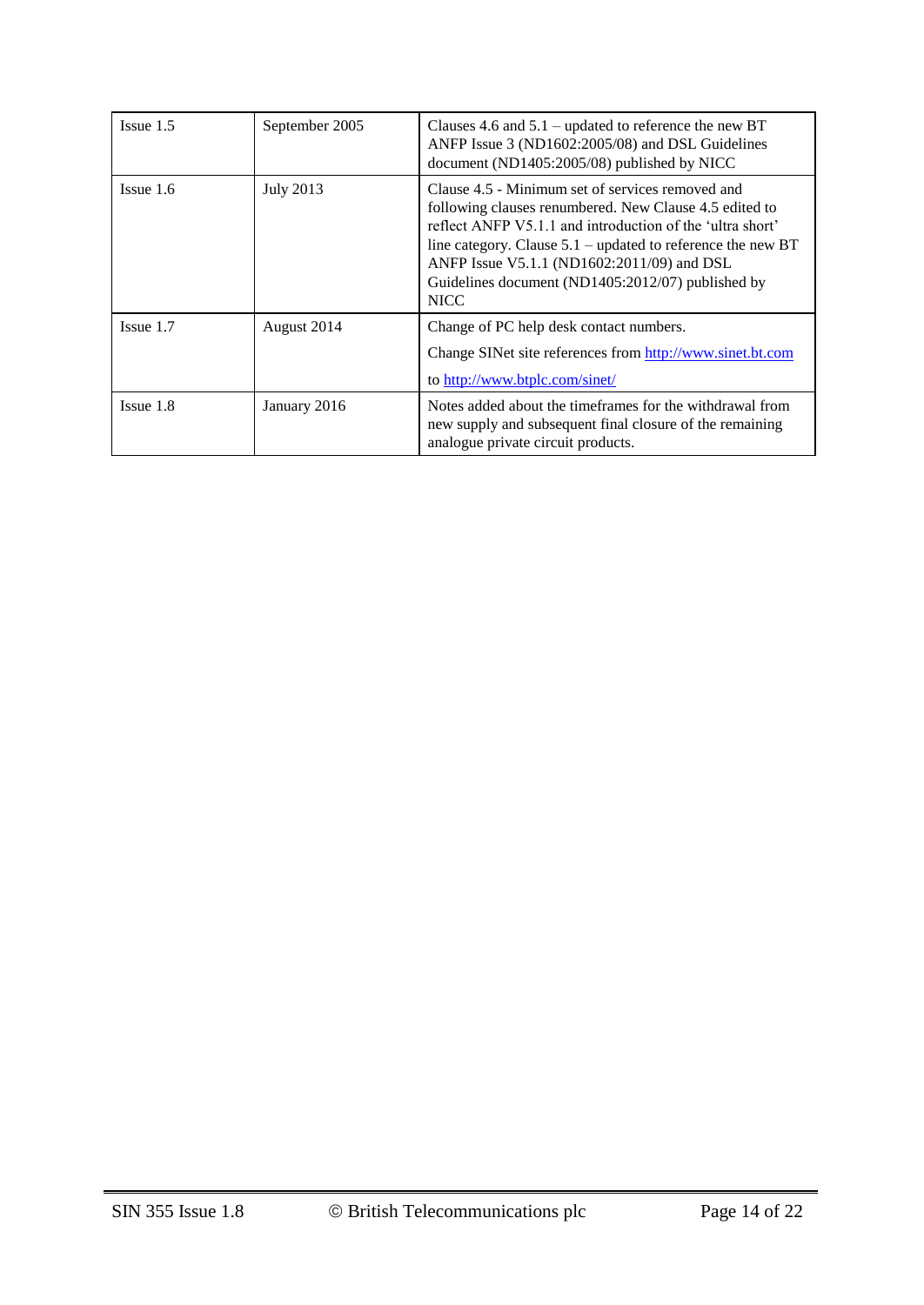#### **Annex A: Portfolio of Analogue Private Circuits**

*It should be noted, that all remaining indirectly wired analogue private circuit products i.e. those routed over BT infrastructure and covered within this SIN will be withdrawn from new supply on 1st September 2016. Maintenance support will continue to be provided on existing installations after this date until circuits are either ceased or withdrawn from service completely (which is currently expected to be the end of March 2020).* 

#### **Analogue Standard (speech)**

| Two-wire presentation                                                                                           | Insertion loss at 1600 Hz | 17 dB maximum |
|-----------------------------------------------------------------------------------------------------------------|---------------------------|---------------|
|                                                                                                                 | Frequency band (Hz)       | Limits $(dB)$ |
| Loss/frequency response<br>between customer's premises<br>relative to the loss at 1600Hz<br>(+ means more loss) | $300 - 3000$              | $-7$ to $+18$ |
| Random noise level (dBm0p)                                                                                      | see 3.3.3                 | -42           |

#### **Analogue Network**

| Four-wire presentation,                                       | Nominal insertion loss at<br>800 Hz | 4 dB          |
|---------------------------------------------------------------|-------------------------------------|---------------|
|                                                               | see 3.3.1                           |               |
|                                                               | Frequency band (Hz)                 | Limits $(dB)$ |
| Loss/frequency response                                       | $300 - 500$                         | $-2$ to $+7$  |
| between customer's premises<br>relative to the loss at 800 Hz | $500 - 2400$                        | $-1$ to $+3$  |
| (+ means more loss)                                           | $2400 - 3000$                       | $-2$ to $+7$  |
| Random noise level (dBm0p)                                    | see 3.3.3                           | -42           |

#### **Omnibus Standard**

| Two-wire presentation,      | Nominal insertion loss at<br>800 Hz<br>see 3.3.1 | 34 dB maximum |
|-----------------------------|--------------------------------------------------|---------------|
| Maximum number of terminals |                                                  |               |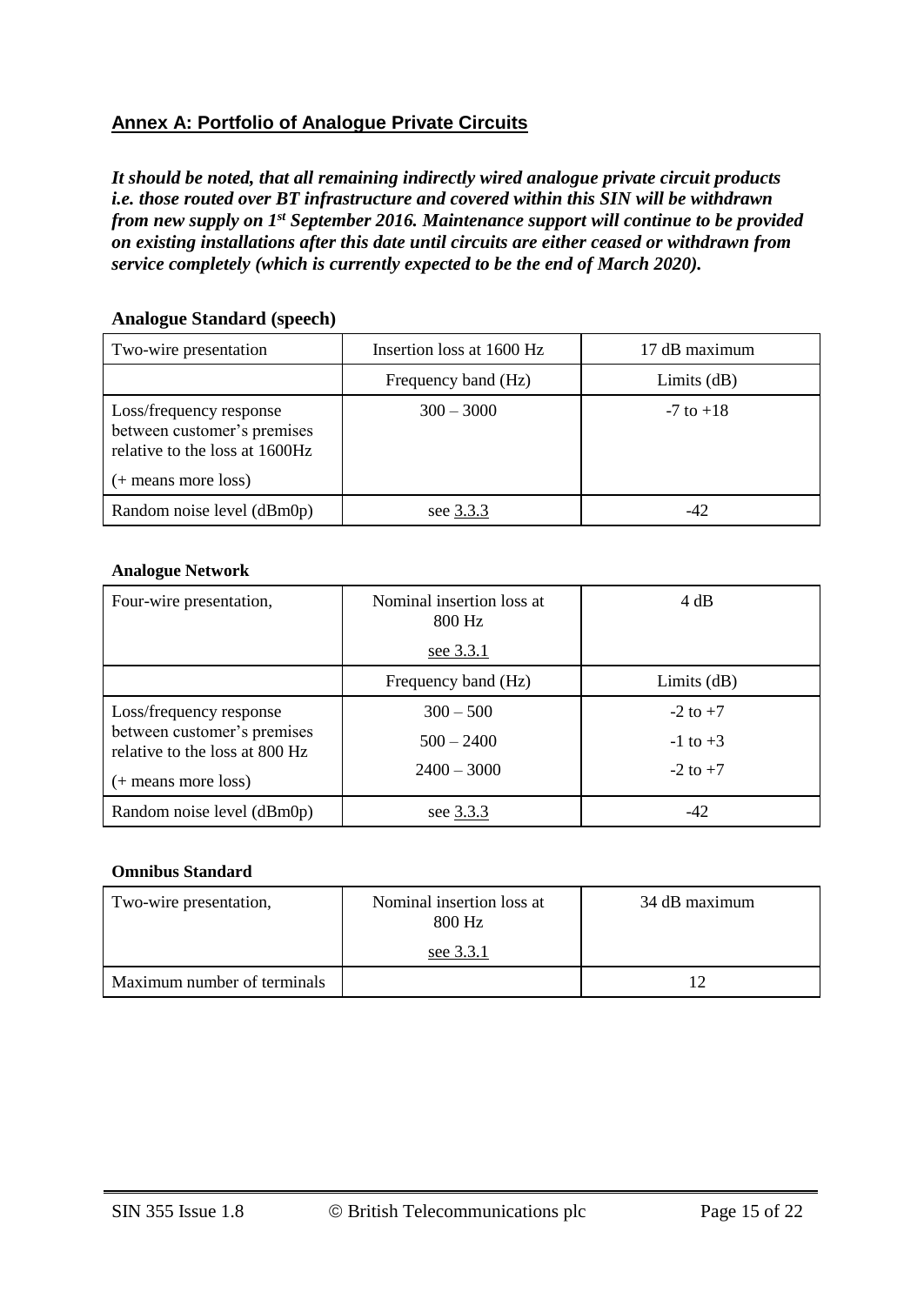#### **Omnibus Premier**

| Four-wire presentation                                                                                                                             | Nominal insertion loss at<br>800 Hz | 3dB              |
|----------------------------------------------------------------------------------------------------------------------------------------------------|-------------------------------------|------------------|
|                                                                                                                                                    | see 3.3.1                           |                  |
|                                                                                                                                                    | Frequency band (Hz)                 | Limits $(dB)$    |
| Loss/frequency response                                                                                                                            | $300 - 500$                         | $-3$ to $+10$    |
| between customer's premises<br>relative to the loss at 800 Hz                                                                                      | $500 - 2600$                        | $-3$ to $+6$     |
| (+ means more loss)                                                                                                                                | $2600 - 3000$                       | $-3$ to $+10$    |
|                                                                                                                                                    | Frequency band (Hz)                 | Limits $(\mu s)$ |
| Group delay/frequency                                                                                                                              | $500 - 1000$                        | Not specified    |
| response between customer's<br>premises relative to minimum                                                                                        | $1000 - 2600$                       | 1000             |
| delay                                                                                                                                              | $2600 - 2800$                       | Not specified    |
|                                                                                                                                                    | see 3.3.2                           |                  |
| Random noise level (dBm0p)                                                                                                                         | see 3.3.3                           | $-42$            |
| Impulsive noise threshold<br>$(dBm0)$ (no more than 18)<br>impulsive noise counts to<br>exceed the threshold limit in<br>any period of 15 minutes) | see 3.3.4                           | $-18$            |
| Signal to listener echo ratio<br>(dB)                                                                                                              | see 3.3.5                           | 20               |
| Crosstalk attenuation (dB)                                                                                                                         | see 3.3.6                           | Not specified    |
| Signal to quantising noise ratio<br>(dB)                                                                                                           | see 3.3.7                           | 22               |
| Maximum frequency error<br>(Hz)                                                                                                                    | see 3.3.8                           | $\overline{2}$   |
| Maximum number of terminals                                                                                                                        |                                     | $12^{\circ}$     |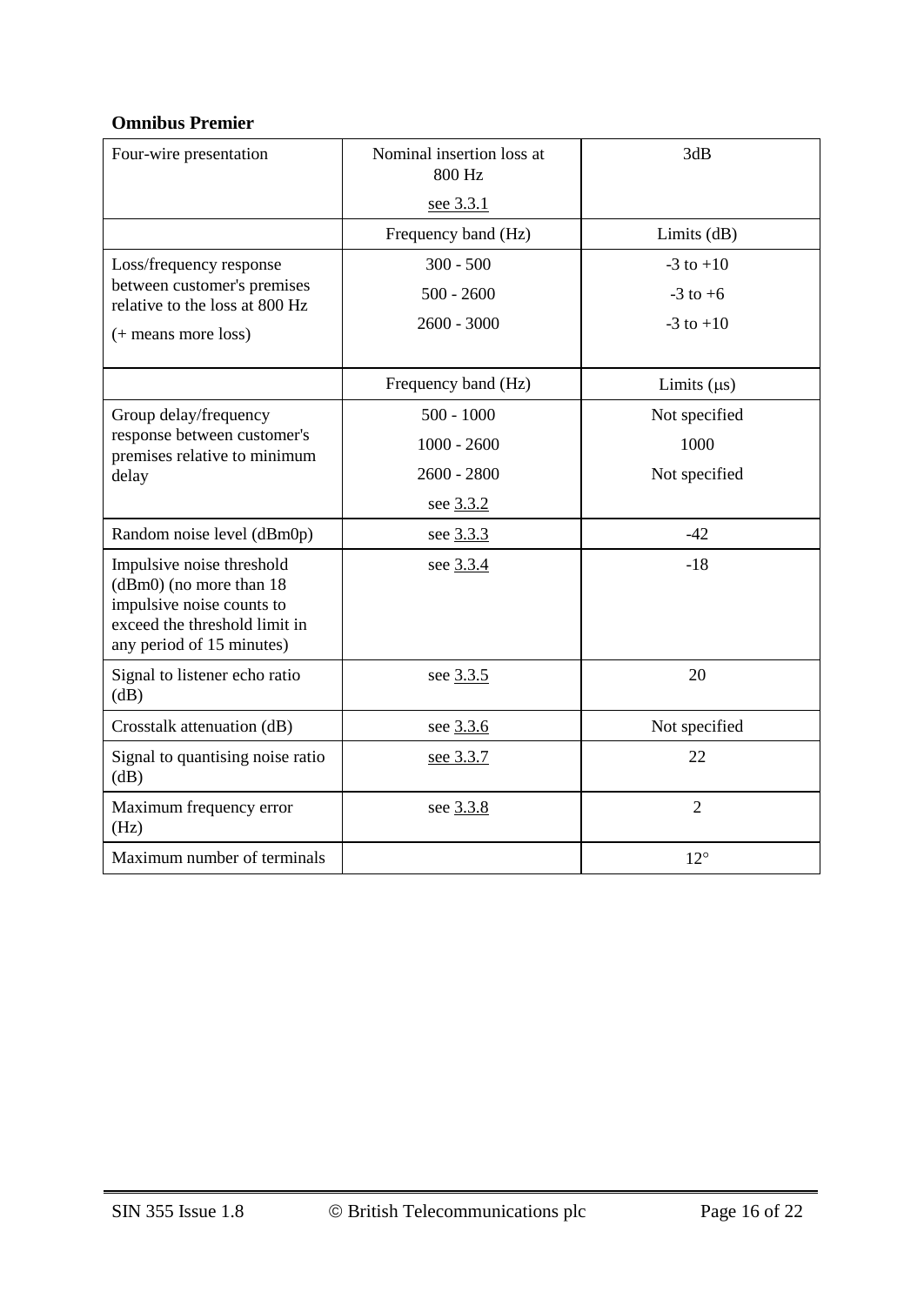# **Analogue Standard (data)**

| Two-wire presentation                                                                                                                           | Nominal insertion loss at<br>800 Hz | 17dB             |
|-------------------------------------------------------------------------------------------------------------------------------------------------|-------------------------------------|------------------|
|                                                                                                                                                 | see 3.3.1                           |                  |
|                                                                                                                                                 | Frequency band (Hz)                 | Limits $(dB)$    |
| Loss/frequency response                                                                                                                         | $300 - 500$                         | $-7$ to $+12$    |
| between customer's premises<br>relative to the loss at 800 Hz                                                                                   | $500 - 2000$                        | $-7$ to $+8$     |
| (+ means more loss)                                                                                                                             | $2000 - 2600$                       | Not specified    |
|                                                                                                                                                 | $2600 - 2800$                       | Not specified    |
|                                                                                                                                                 | $2800 - 3000$                       | Not specified    |
|                                                                                                                                                 | Frequency band (Hz)                 | Limits $(\mu s)$ |
| Group delay/frequency                                                                                                                           | $500 - 600$                         | Not specified    |
| response between customer's<br>premises relative to minimum                                                                                     | $600 - 1000$                        | Not specified    |
| delay                                                                                                                                           | $1000 - 2600$                       | 1250             |
|                                                                                                                                                 | $2600 - 2800$                       | Not specified    |
|                                                                                                                                                 | see 3.3.2                           |                  |
| Random noise level (dBm0p)                                                                                                                      | see 3.3.3                           | $-42$            |
| Impulsive noise threshold<br>(dBm0) (no more than 18<br>impulsive noise counts to<br>exceed the threshold limit in<br>any period of 15 minutes) | see 3.3.4                           | $-18$            |
| Signal to listener echo ratio<br>(dB)                                                                                                           | see 3.3.5                           | 16               |
| Crosstalk attenuation (dB)                                                                                                                      | see 3.3.6                           | Not applicable   |
| Signal to quantising noise ratio<br>(dB)                                                                                                        | see 3.3.7                           | 22               |
| Maximum frequency error<br>(Hz)                                                                                                                 | see 3.3.8                           | $\mathfrak{2}$   |
| Phase jitter                                                                                                                                    | see 3.3.9                           | $10^{\circ}$     |
| Input impedance nominal<br>value                                                                                                                | see 3.4.2                           | 600 ohms         |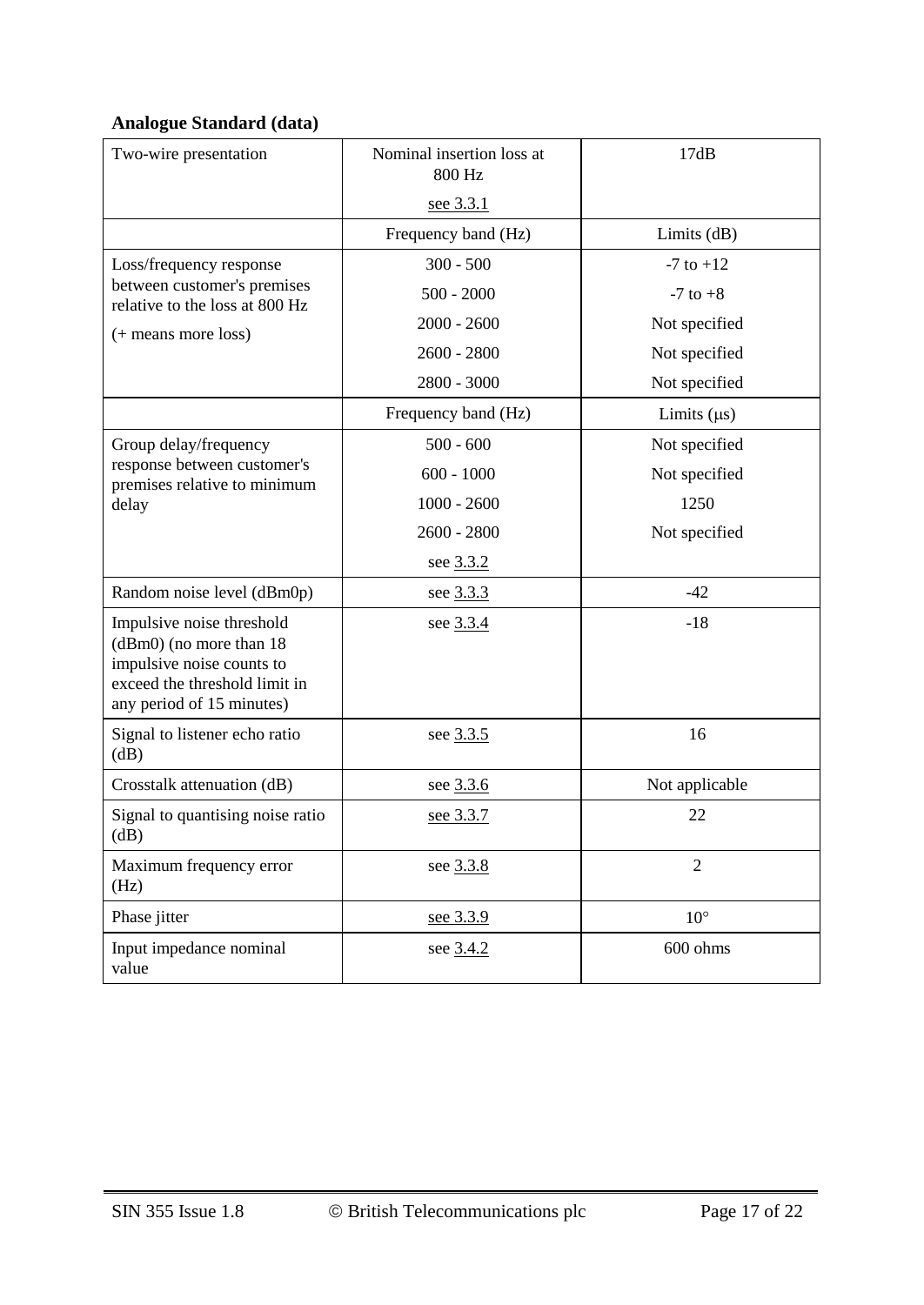# **Analogue Premier**

| Two-wire presentation<br>Four-wire presentation                                                                                                 | Nominal insertion loss at<br>800 Hz<br><u>see 3.3.1</u><br>Nominal insertion loss at<br>800 Hz<br>see 3.3.1 | 3dB<br>0dB                                                   |
|-------------------------------------------------------------------------------------------------------------------------------------------------|-------------------------------------------------------------------------------------------------------------|--------------------------------------------------------------|
|                                                                                                                                                 | Frequency band (Hz)                                                                                         | Limits $(dB)$                                                |
| Loss/frequency response<br>between customer's premises<br>relative to the loss at 800 Hz<br>(+ means more loss)                                 | $300 - 500$<br>$500 - 2000$<br>$2000 - 2600$<br>$2600 - 2800$                                               | $-2$ to $+6$<br>$-1$ to $+3$<br>$-1$ to $+3$<br>$-1$ to $+3$ |
|                                                                                                                                                 | 2800 - 3000<br>Frequency band (Hz)                                                                          | $-2$ to $+6$                                                 |
| Group delay/frequency<br>response between customer's<br>premises relative to minimum<br>delay<br>Random noise level (dBm0p)                     | $500 - 600$<br>$600 - 1000$<br>$1000 - 2600$<br>$2600 - 2800$<br>see 3.3.2<br>see 3.3.3                     | Limits $(\mu s)$<br>3000<br>1500<br>500<br>3000<br>$-45$     |
| Impulsive noise threshold<br>(dBm0) (no more than 18<br>impulsive noise counts to<br>exceed the threshold limit in<br>any period of 15 minutes) | see 3.3.4                                                                                                   | $-21$                                                        |
| Signal to listener echo ratio<br>(dB)                                                                                                           | see 3.3.5                                                                                                   | 20                                                           |
| Crosstalk attenuation (dB)                                                                                                                      | see 3.3.6                                                                                                   | 45                                                           |
| Signal to quantising noise ratio<br>dB)                                                                                                         | see 3.3.7                                                                                                   | 22                                                           |
| Maximum frequency error<br>(Hz)                                                                                                                 | see 3.3.8                                                                                                   | $\sqrt{2}$                                                   |
| Phase jitter                                                                                                                                    | see 3.3.9                                                                                                   | $10^{\circ}$                                                 |
| Input impedance nominal<br>value                                                                                                                | see 3.4.2                                                                                                   | 600 ohms                                                     |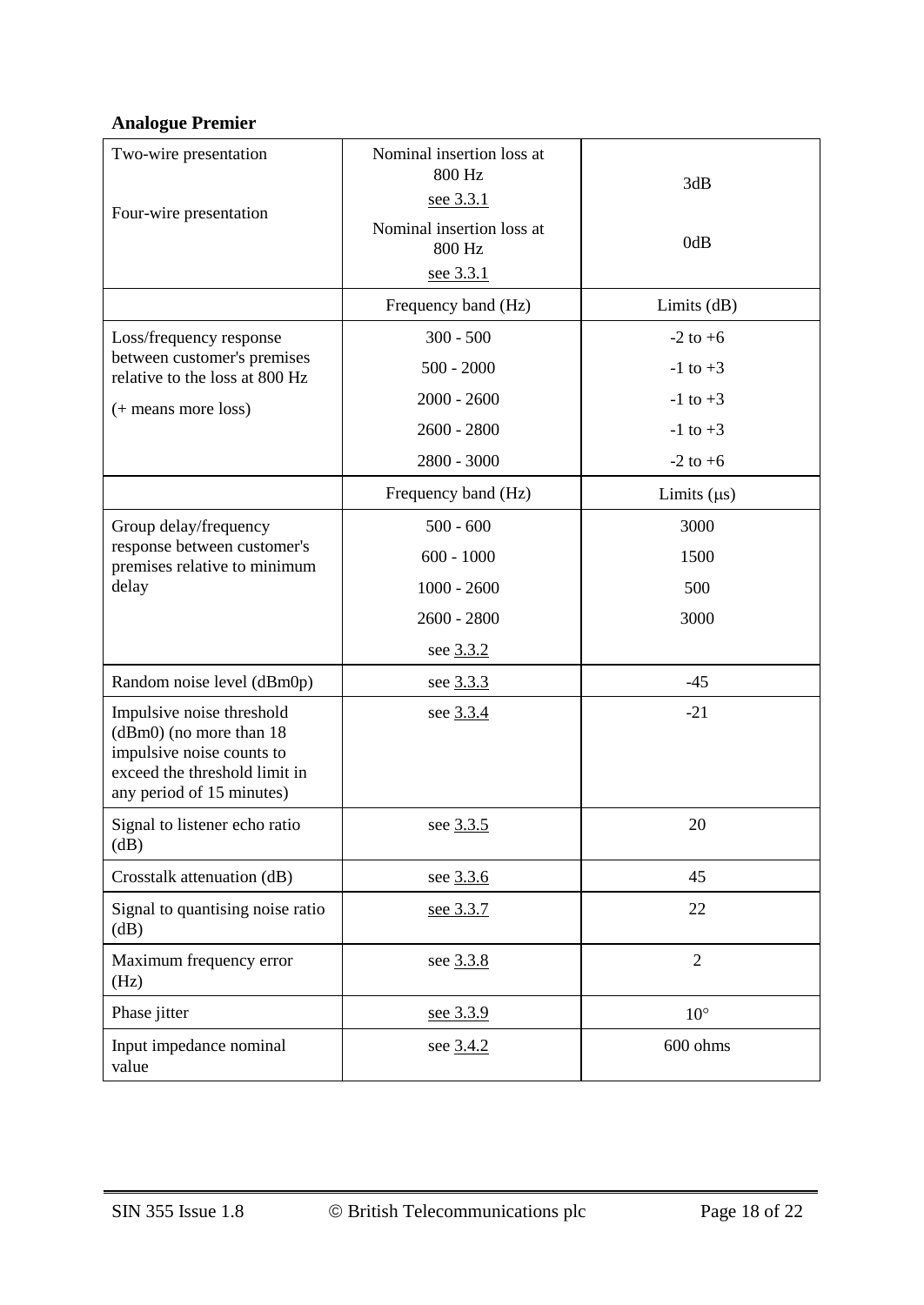| Baseband Standard two-wire<br>presentation and Baseband<br>Premier four-wire presentation | Nominal insertion loss at<br>10,000 Hz | Will not exceed 40 dB<br>measured between 140 ohms<br>terminations                                                                                                                                                                                                                                                                                |
|-------------------------------------------------------------------------------------------|----------------------------------------|---------------------------------------------------------------------------------------------------------------------------------------------------------------------------------------------------------------------------------------------------------------------------------------------------------------------------------------------------|
|                                                                                           | Nominal frequency range                | 0 to 30,000 Hz                                                                                                                                                                                                                                                                                                                                    |
| Loss/frequency response                                                                   |                                        | Will not exceed 20 dB at 1000<br>Hz; 75 dB at 100,000 Hz                                                                                                                                                                                                                                                                                          |
| Random noise level                                                                        | see 3.3.3                              | The random noise (dBm0p)<br>level in the bandwidth 0 to<br>30,000 Hz will not exceed                                                                                                                                                                                                                                                              |
|                                                                                           |                                        | -60 dBm unweighted measured<br>at the customer's premises                                                                                                                                                                                                                                                                                         |
| Impulsive noise                                                                           | see 3.3.4                              | Impulsive noise may be<br>expected at thresholds as high<br>as 20 dB below the received<br>level of a 1000 Hz test signal<br>applied at 0 dB. This should<br>not result in a count greater<br>than 18 in any period of 15<br>minutes when measured across<br>a 140 ohm resistive<br>termination with an instrument<br>operated in the 'flat' mode |
| Input impedance nominal<br>value                                                          | see 3.4.2                              | 140 ohm. The input impedance<br>will depend on the<br>construction and length of the<br>circuit and, on the shortest<br>connections, may be<br>significantly affected by the<br>terminating impedance at the<br>remote end                                                                                                                        |

#### **Baseband Standard & Baseband Premier**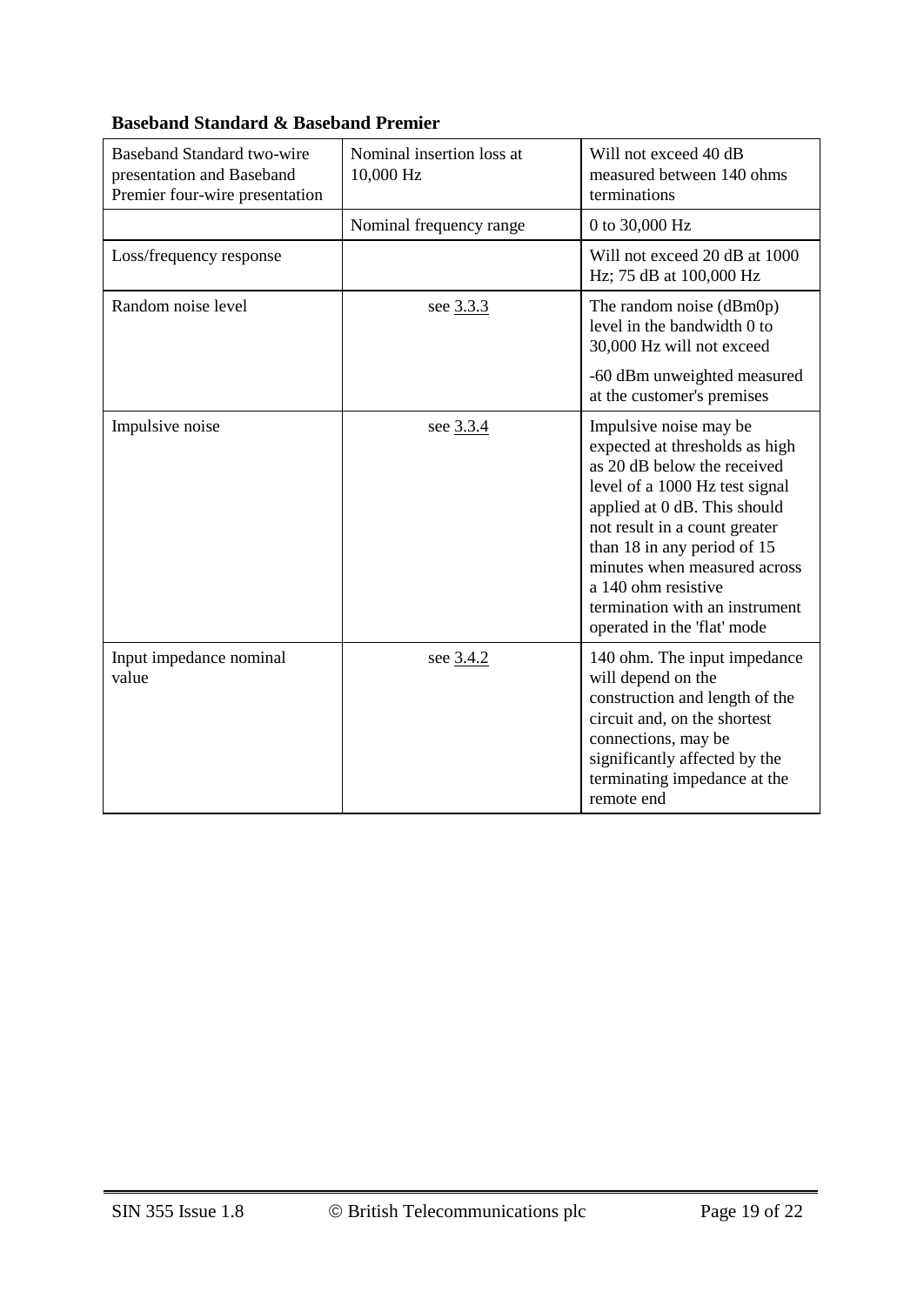# **Multipoint Standard**

| Two-wire presentation                                                                                                                           | Nominal insertion loss at<br>800 Hz | 6 dB             |
|-------------------------------------------------------------------------------------------------------------------------------------------------|-------------------------------------|------------------|
|                                                                                                                                                 | see 3.3.1                           |                  |
|                                                                                                                                                 | Frequency band (Hz)                 | Limits $(dB)$    |
| Loss/frequency response<br>between customer's premises<br>relative to the loss at 800 Hz<br>(+ means more loss)                                 | $300 - 500$                         | $-7$ to $+12$    |
|                                                                                                                                                 | $500 - 2000$                        | $-7$ to $+8$     |
|                                                                                                                                                 | $2000 - 2600$                       | Not specified    |
|                                                                                                                                                 | $2600 - 2800$                       | Not specified    |
|                                                                                                                                                 | 2800 - 3000                         | Not specified    |
|                                                                                                                                                 | Frequency band (Hz)                 | Limits $(\mu s)$ |
| Group delay/frequency<br>response between customer's<br>premises relative to minimum<br>delay                                                   | $500 - 600$                         | Not specified    |
|                                                                                                                                                 | $600 - 1000$                        | Not specified    |
|                                                                                                                                                 | $1000 - 2600$                       | 1250             |
|                                                                                                                                                 | $2600 - 2800$                       | Not specified    |
|                                                                                                                                                 | see 3.3.2                           |                  |
| Random noise level (dBm0p)                                                                                                                      | see 3.3.3                           | $-42$            |
| Impulsive noise threshold<br>(dBm0) (no more than 18<br>impulsive noise counts to<br>exceed the threshold limit in<br>any period of 15 minutes) | see 3.3.4                           | $-18$            |
| Maximum number of terminals                                                                                                                     |                                     | 8                |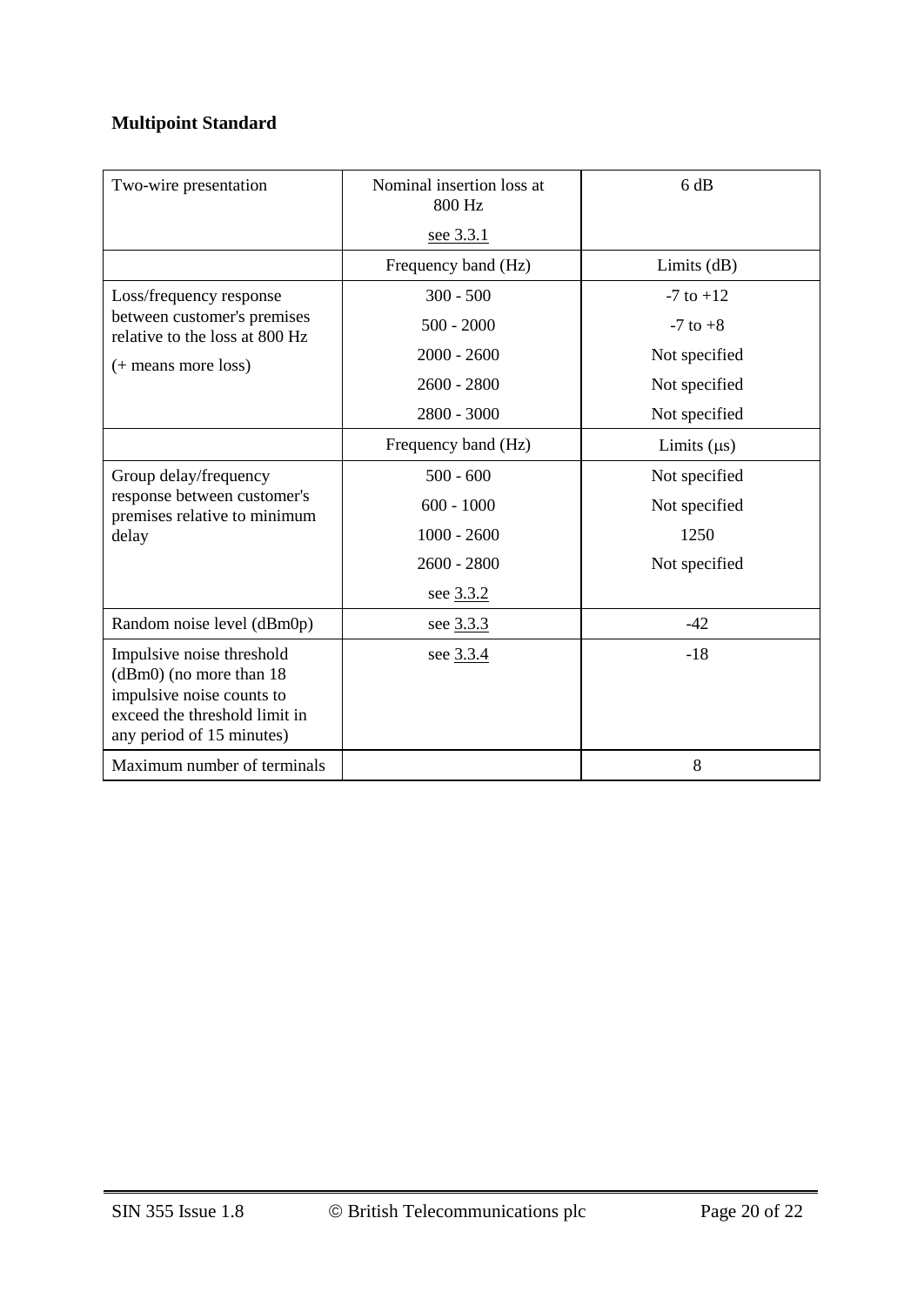# **Multipoint Premier**

| Two-wire presentation                                                                                                                           | Nominal insertion loss at<br>800 Hz | 6 dB             |
|-------------------------------------------------------------------------------------------------------------------------------------------------|-------------------------------------|------------------|
| Four-wire presentation                                                                                                                          | <u>see 3.3.1</u>                    |                  |
|                                                                                                                                                 | Nominal insertion loss at<br>800 Hz | 3 dB             |
|                                                                                                                                                 | see 3.3.1                           |                  |
|                                                                                                                                                 | Frequency band (Hz)                 | Limits (dB)      |
| Loss/frequency response                                                                                                                         | $300 - 500$                         | $-2$ to $+6$     |
| between customer's premises<br>relative to the loss at 800 Hz<br>(+ means more loss)                                                            | $500 - 2000$                        | $-1$ to $+3$     |
|                                                                                                                                                 | $2000 - 2600$                       | $-1$ to $+3$     |
|                                                                                                                                                 | $2600 - 2800$                       | $-1$ to $+3$     |
|                                                                                                                                                 | 2800 - 3000                         | $-2$ to $+6$     |
|                                                                                                                                                 | Frequency band (Hz)                 | Limits $(\mu s)$ |
| Group delay/frequency                                                                                                                           | $500 - 600$                         | 3000             |
| response between customer's<br>premises relative to minimum                                                                                     | $600 - 1000$                        | 1500             |
| delay                                                                                                                                           | $1000 - 2600$                       | 500              |
|                                                                                                                                                 | $2600 - 2800$                       | 3000             |
|                                                                                                                                                 | see 3.3.2                           |                  |
| Random noise level (dBm0p)                                                                                                                      | see 3.3.3                           | $-45$            |
| Impulsive noise threshold<br>(dBm0) (no more than 18<br>impulsive noise counts to<br>exceed the threshold limit in<br>any period of 15 minutes) | see 3.3.4                           | $-21$            |
| Signal to listener echo ratio<br>(dB)                                                                                                           | see 3.3.5                           | 20               |
| Crosstalk attenuation (dB)                                                                                                                      | see 3.3.6                           | 45               |
| Signal to quantising noise ratio<br>(dB)                                                                                                        | see 3.3.7                           | 22               |
| Maximum frequency error<br>(Hz)                                                                                                                 | see 3.3.8                           | $\overline{2}$   |
| Maximum number of terminals                                                                                                                     |                                     | 8                |
| Signalling                                                                                                                                      |                                     | None             |